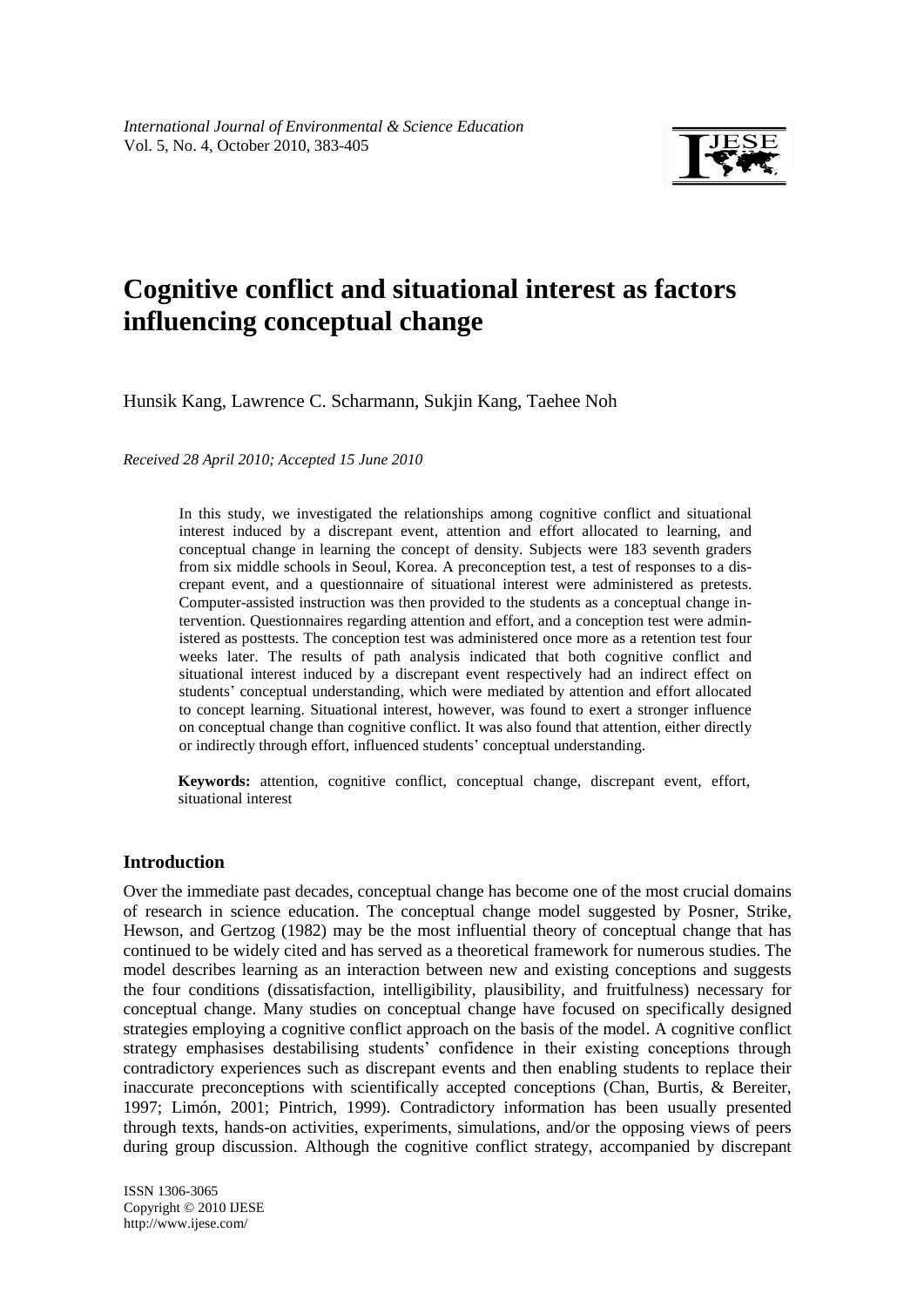events, has been one of the most frequently investigated strategies and frequently yielded positive effects (Guzzetti, Snyder, Glass, & Gamas, 1993), some researchers have raised questions about the effect of discrepant events. It has been reported that merely presenting discrepant events to students does not consistently lead to cognitive conflict (Chan et al., 1997; Chinn & Brewer, 1998; Lin, 2007; Mason, 2001; Shepardson & Moje, 1999; Tirosh, Stavy, & Cohen, 1998; Tsai, 2000). Furthermore, it has been argued that cognitive conflict strategies do not necessarily induce conceptual change (Dekkers & Thijs, 1998; Elizabeth & Galloway, 1996; Limón, 2001; Sinatra & Pintrich, 2003; Strike & Posner, 1992; Vosniadou, 1999). Kang, Scharmann, and Noh (2004), for example, reported that when presented with a discrepant event about density, many Korean seventh graders denied its validity, interpreted it differently within the frameworks of their existing conceptions, or considered it as irrelevant to their existing conceptions, consistent with the results of Chinn and Brewer (1998). The correlation between cognitive conflict and conceptual change was also found to be rather weak, and the explanatory power  $(R^2)$  less than 6% (Kang, Scharmann, Noh, & Koh, 2005). These results indicate that cognitive conflict alone might not be as powerful in promoting conceptual change as might be expected.

The traditional model of conceptual change tended to focus on cognitive aspects in learning (Duit & Treagust, 2003; Sinatra, 2005). However, Pintrich, Marx, and Boyle (1993) suggested that motivational constructs should be the potential mediators of the conceptual change process. Sinatra and Pintrich (2003) also argued that conceptual change depends on not only cognitive factors such as the recognition of conflict, but also affective, metacognitive, and/or motivational factors. The non-cognitive constructs discussed in the literature include interest, discomfort, attention, metacognition, effort, self-efficacy, epistemological beliefs, goal orientation, and so on. Even though the results may be influenced by various contexts such as tasks, ages of subjects, and teaching strategies, these studies suggested that the students of higher interest, higher discomfort, higher self-efficacy, more sophisticated epistemological beliefs, and more deliberate goal orientation toward learning and understanding be more likely to engage in concept learning actively and positively and change their preconceptions. However, many of these suggestions tend to be based on qualitative studies, not to be based on empirical results, and/or not to consider various variables comprehensively (e.g., Pintrich & Sinatra, 2003; Sinatra, 2005). In addition, few studies have empirically investigated the effect and role of discrepant events in cognitive and non-cognitive aspects together (Kang et al., 2004; Kang et al., 2005; Pintrich & Sinatra, 2003). Therefore, quantitative studies on a conceptual change process are needed to generalise some suggestions.

For the purpose of studying the conceptual change process induced by a discrepant event, there is a need to focus on the constructs related to students' more immediate and specific learning processes (e.g., interest, discomfort, attention, metacognition, and effort) rather than those related to their more general individual characteristics (e.g., self-efficacy, epistemological beliefs, and goal orientation). Among the constructs concerning students' learning processes, metacognition, which means 'awareness of one's thinking, active monitoring of cognitive processes, regulation of cognitive processes, and application of heuristics to organise problem solving' (Hennessey, 2003, p. 107), is not suitable for young students because it is relatively latedeveloped, often not developed until adolescence. It is also difficult to propose causal relations between metacognition and the other variables, because it includes not just the control and regulation of cognition but also those of motivation, affect, and beliefs, and, therefore influences the total processes of conceptual change (Pintrich & Sinatra, 2003). In addition, studies discussing the influence of discomfort upon conceptual change have not been much reported, but also most of them are descriptive.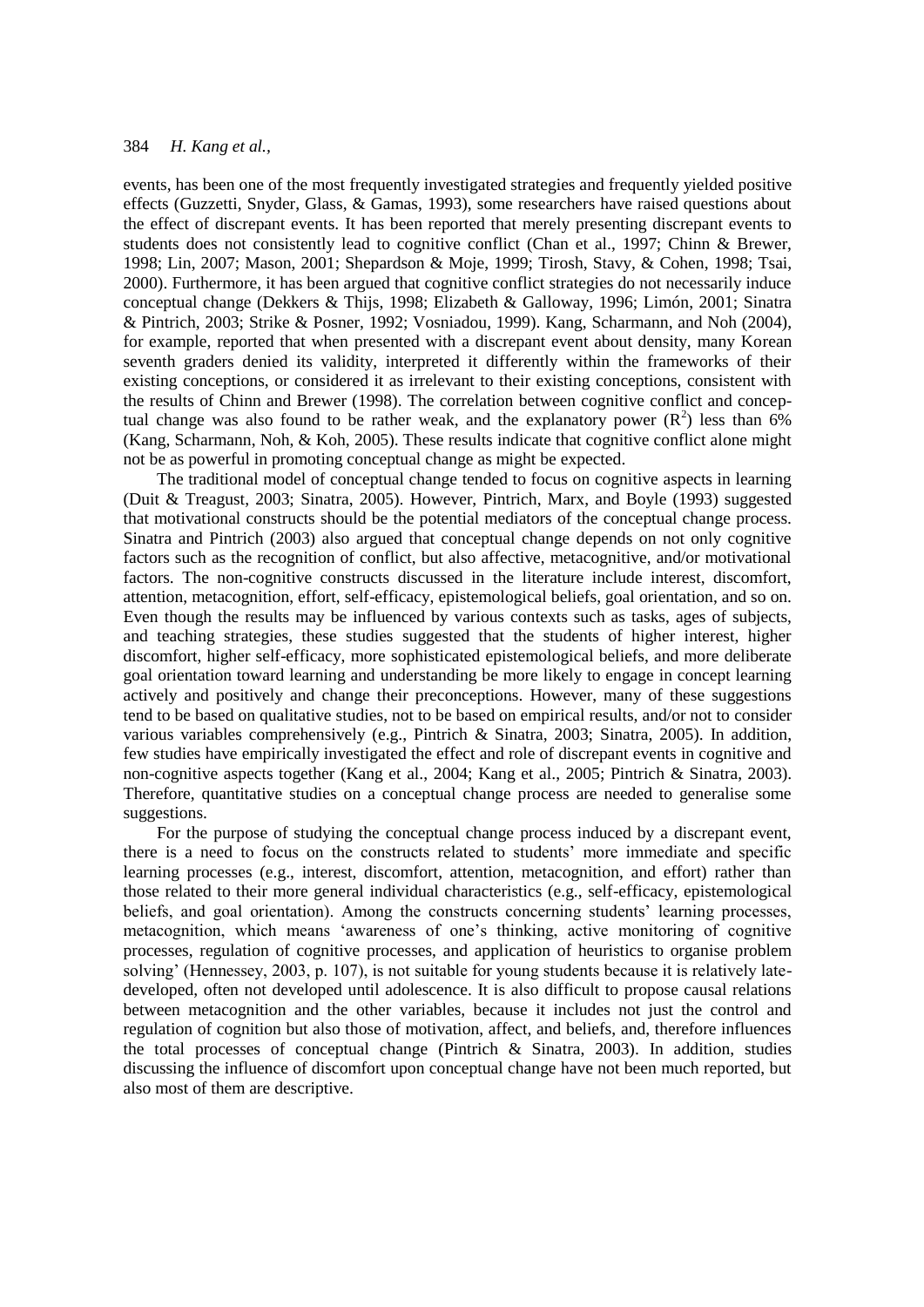Interest seems to be a potential factor that is directly related to the use of discrepant events, because some aspects of interest are expected to be triggered when students experience contradictory information and their existing conceptions are challenged (Ainley, 2006; Hidi, 2001; Lee et al., 2003). Since the psychological state of interest is 'characterized by focused attention, increased cognitive and affective functioning, and persistent effort' (Ainley, Hidi, & Berndorff, 2002, p. 545), attention and effort may be also potential mediators to conceptual change. In this study investigating the conceptual change process in learning the concept of density (induced by a discrepant event), therefore, we focused on not only cognitive conflict but also three noncognitive variables: situational interest, attention, and effort. Each of these variables has been suggested as important in conceptual change, and is reviewed below.

#### *Situational Interest*

Although interest is generally described as an interactive relation between the individual and certain aspects of one's environments (Krapp, 1999), researchers have conceptualised it in various ways. Many researchers have distinguished individual interest from situational interest (Ainley, 2006; Hidi, 2000, 2001; Schraw & Lehman, 2001). Individual interest is characterized by an intrinsic desire to understand a particular topic that persists over time, whereas situational interest is assumed to be transitory, environmentally activated, and context-specific. Situational interest is changeable and can be partially controlled by teachers through task design and teaching strategies, and can often precede and promote the development of individual interest. Therefore, situational interest has been considered to possess a stronger potential in enhancing learning than individual interest (Bergin, 1995; Hidi & Anderson, 1992; Schraw, Flowerday, & Lehman, 2001). Previous studies (Ainley, 2006; Hidi, 2001; Hidi & Harackiewicz, 2000; Schraw & Lehman, 2001) have reported that higher situational interest was related to enhanced learning. Situational interest, for example, influenced students' engagement with the learning task and/or willingness to persist at the task (e.g., attention, effort, and persistence) and their acquisition of knowledge (Ainley et al., 2002; Krapp, 1999; Nieswandt, 2007; Schraw, 1997; Schraw, Bruning, & Svoboda, 1995).

Interest also plays an important role in conceptual change (Hynd, 2003; Hynd, Holschuh, & Nist, 2000; Lee et al., 2003; Mason & Boscolo, 2004; Pintrich, 1999). Recently, Andre and Windschitl (2003) reported that individual interest, directly or through prior experience and knowledge in subject matter, influenced conceptual change. However, an empirical study on the effect of situational interest upon conceptual change was not conducted in their study. Situational interest was, nonetheless, suggested as a factor for further study. It was also reported that students showed more curiosity or interest when they encountered an inconsistent experience because it was novel or unexpected (Frick, 1992; Yarlas & Gelman, 1998). In this regard, Lee et al. (2003) considered situational interest stimulated by a discrepant event as a construct of cognitive conflict in developing an instrument for measuring cognitive conflict. Their rationale was based on the finding that Korean high school students were interested in discrepant events from problems associated with the use of a pulley and the workings of electric bulbs, which caused the students to doubt, to be surprised, or to think the results strange. Therefore, situational interest might be considered as a plausible construct that would be stimulated by discrepant events and a potential mediator that would influence conceptual change.

#### *Attention*

Learning may be positively related to the attention which students pay to a learning task. Previous studies (Ainley et al., 2002; Anderson, 1982) have reported that students achieved better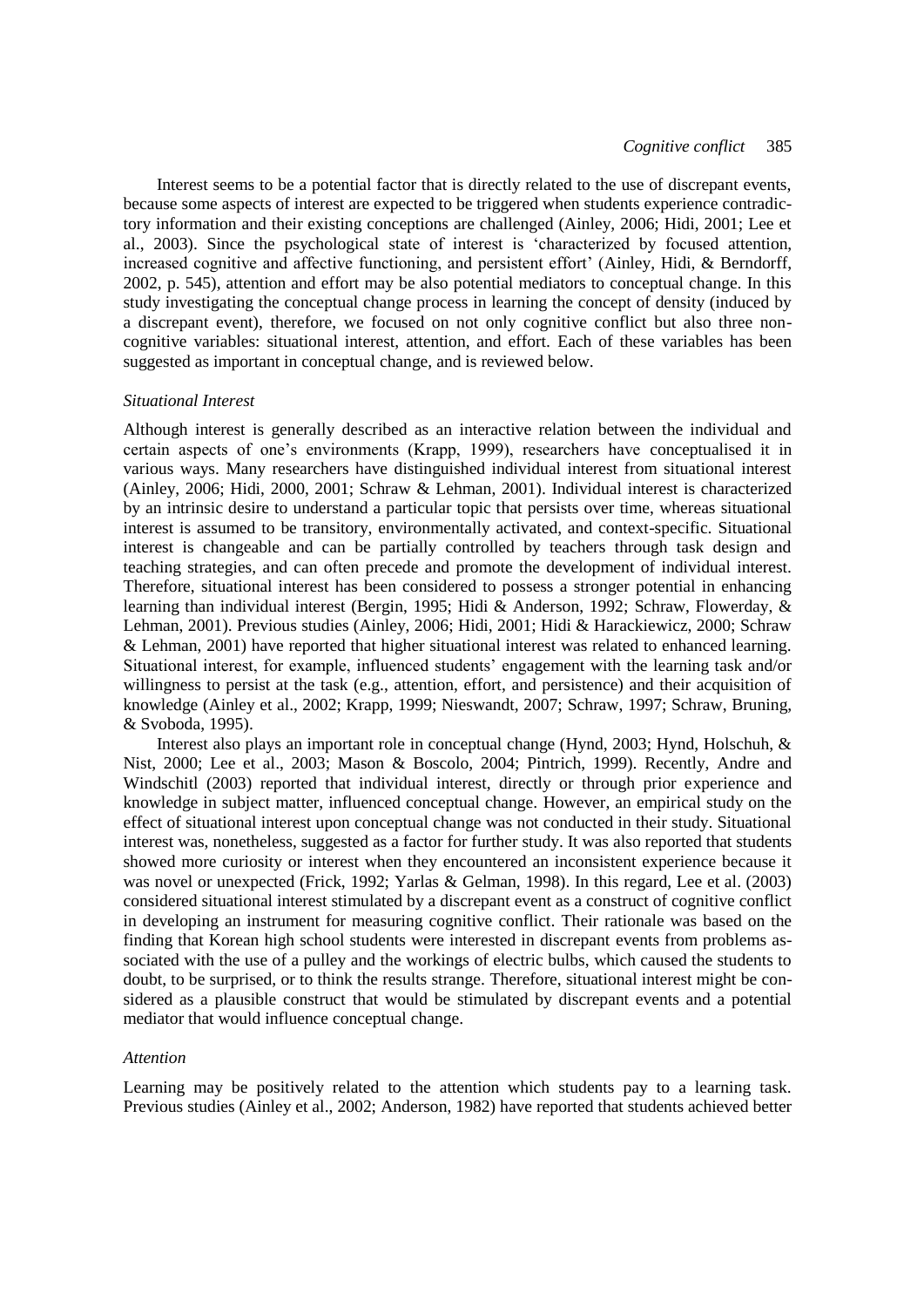when they allocated more attention to learning tasks or materials. A positive influence of attention on learning is reflected not only by longer attention duration but also by higher intensity and more cognitive effort (Hidi, 1995). Limón (2003) also suggested that students should focus their attention on learning tasks in order to facilitate their conceptual change. Attending to a task which is inconsistent with one's existing explanation should promote a volitional act such as checking one's existing conception and recognising what needs to be changed. In addition, attention has been reported to be stimulated when students experience cognitive conflict (Keller, 1987a; Lee, 2000) and situational interest (Hidi, 2001; Hidi & Harackiewicz, 2000; Schraw & Lehman, 2001). Therefore, it is reasonable to consider attention as a factor that might influence conceptual change.

#### *Effort*

Another aspect that might be important in effective conceptual change is effort. Effort invested in a learning task has been found to be an essential component for students' academic success. According to Weiner's attribution theory (Weiner, 1980), the students who ascribe effort as the cause of academic success or failure, are likely to expend more persistence and effort during learning, and thus attain higher achievement. For example, cross-cultural studies revealed that the students of East Asia such as China, Japan, and Taiwan, tended to place more emphasis on effort as the most important factor of their academic performance than did US students, thus resulting in higher academic achievement (Chen & Stevenson, 1995; Evans, Schweingruber, & Stevenson, 2002; Hess & Azuma, 1991). Some researchers (Bloom, 1976; Carroll, 1985; Fisher, 1996) also suggested that academic achievement in a specific domain is a direct function of time on task or active learning time. Positive influences of effort and/or learning time on academic achievement have been reported in mathematics (Huang & O'Neil, 1997; Malpass, O'Neil, & Hocevar, 1999; Singh, Granville, & Dika, 2002; Wang, 1997), statistics (Awang-Hashim, O'Neil, & Hocevar, 2002), and science (Singh et al., 2002).

Conceptual change requires students to make considerable and deliberate efforts and to be highly engaged in the task (Sinatra & Pintrich, 2003). Although the amount of effort students invest is expected to be greater in the discrepant event provided and the task that immediately follows due to its novelty, complexity or unexpectedness (Salomon, 1983), cognitive conflict and deep engagement are often found to be insufficient to induce conceptual change. A strong restructuring of individual conception is indeed a difficult task to accomplish for secondary school students. In this regard, Limón (2003) explicitly described three prerequisites for conceptual change; 'awareness of the need to change and identify what needs to be changed, willingness to change, and the ability to self-regulate the change process' (p. 165, parentheses removed by present authors). The restructuring process is internal to students and under volitional control, which also characterizes the attribute of effort according to Weiner's attribution theory (Weiner, 1980). In fact, state effort, when allocated to concept learning, was reported to be the only significant predictor on students' conceptual change when examining the relationships among self-regulation strategies (planning, self-monitoring, cognitive strategy, and effort), the degree of cognitive conflict, and conceptual change in learning density (Kang, Shin, & Noh, 2002). In addition, effort may be related to the other variables used in this study. According to Keller's theory of motivation, performance, and instructional influence (Keller, 1979), effort is likely to be influenced by attention as one element of motivation. Interest was also reported to influence students' emotional engagement and engagement in deeper processing (Schraw, 1998).

In summary, non-cognitive factors such as situational interest induced by a discrepant event, and attention and effort allocated to concept learning might be related to the process of conceptual change. However, few studies have been conducted which investigate the path models of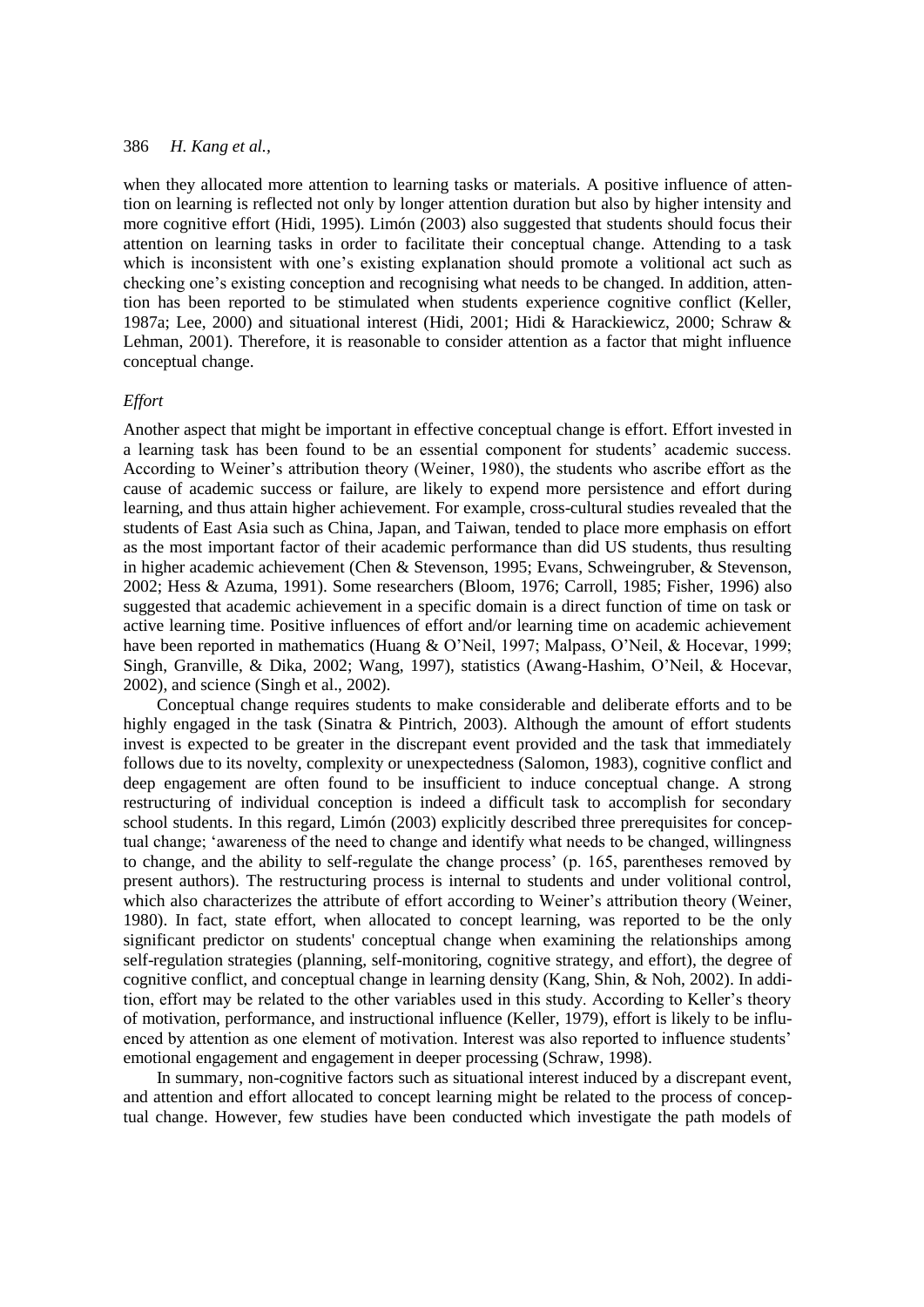conceptual change including these non-cognitive variables. As a result, the mechanism by which non-cognitive variables influence conceptual change using a discrepant event is not well known. In this study, therefore, we sought to propose a causal model of cognitive conflict and situational interest induced by a discrepant event, and attention and effort allocated to concept learning, in relation to students' conceptual understanding and the retention of the conception. Based on relevant previous literature, we constructed a compelling theoretical model in which cognitive conflict and/or situational interest induced by a discrepant event are likely to influence conceptual understanding and the retention of the conception directly as well as indirectly through attention and effort allocated to concept learning. Our model thus deals with the relative contribution of cognitive and non-cognitive variables related to conceptual change process. Figure 1 illustrates the elements of the theoretical path model and the potential subsequent hypothetical relationships. Our model consists of a left to right-flowing diagram. The connection with curved double-headed arrow represents a correlation, while that with single-headed arrow proposes a hypothesized causal relationship. For example, four arrows from CC in Figure 1 represent that cognitive conflict is hypothesised to influence the variables AT, EF, CU, and RC, [as stated in hypotheses (2) and (4)].

- (1) Cognitive conflict induced by a discrepant event is positively related to situational interest stimulated by the discrepant event.
- (2) Cognitive conflict directly influences conceptual understanding and the retention of the conception.
- (3) Situational interest directly influences conceptual understanding and the retention of the conception.
- (4) Attention and effort mediate the relationship between cognitive conflict and conceptual understanding and/or the retention of the conception.
- (5) Attention and effort mediate the relationship between situational interest and conceptual understanding and/or the retention of the conception.
- (6) Effort also mediates the relationship between attention and conceptual understanding and/or the retention of the conception.

## **Research Methods**

### *Participants*

This study was carried out with 483 seventh graders in Korea. Since only the subjects who possessed the target misconception were included in the analyses, we could not control the variables such as students' gender, achievement, and so on. The randomness of sampling in this study, however, may not be so critical compared to other studies testing causal models. Nevertheless, we tried to get as typical a sample as possible. All participants were selected from six public middle schools in Seoul, a metropolitan city in Korea. The schools are located in middle-class suburban communities, and their achievements are perceived to be near average in Seoul. Two to ten classes from the schools were randomly selected. All the schools possessed a multimedia centre equipped with enough personal computers to conduct this study. According to the seventh National Science Curriculum of Korea, the concept of density should be taught at eighth grade. Therefore, none of the students had been formally taught the concept.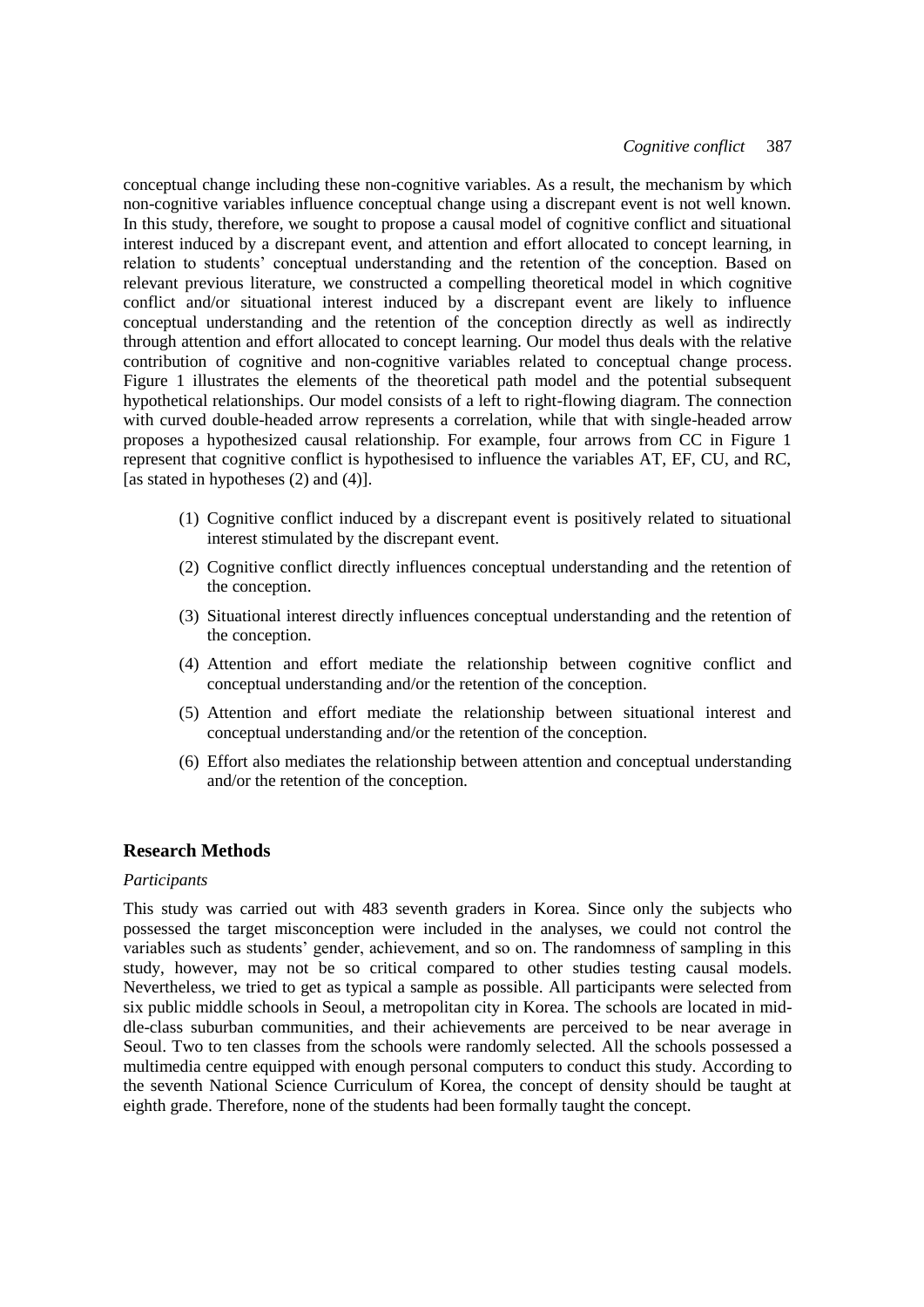

 $CC =$  cognitive conflict,  $SI =$  situational interest,  $AT =$  attention,  $EF =$  effort,  $CU =$  conceptual understanding,  $RC =$  retention of the conception.

#### *Procedures*

In order to identify students in possession of a target misconception, a preconception test was administered. The test of responses to a discrepant event (TRDE) for examining their cognitive reactions to a discrepant event was then conducted. The target misconception was an undifferentiated weight-density concept (Smith, Carey, & Wiser 1985), in which students unite components from the concepts of weight and density. The undifferentiated concept was selected, because it is one of the most prevailing misconceptions among middle school students (Noh, Kang, Kim, Chae, & Noh, 1997; Smith et al., 1985). Appropriate conceptual change instruction was also reported to lead students to understand the density concept with observable discrepant events (e.g., Noh et al., 1997; Smith, Snir, & Grosslight, 1992).

After students had completed the TRDE, situational interest from their experiences with the discrepant event was measured. The students were then assigned to work individually on a CAI programme as a conceptual change intervention, in order to exclude the possibility of interpersonal interactions (Kang et al., 2004). The CAI programme concerning density was devised to correspond to the concept introduction and application stages of constructivist learning models, while the administration of the TRDE played the role of the exploration stage. At the CAI program, students were first presented with an animation showing that weight is not a criterion for solving a "sink or float" problem. The density, which is defined as the mass per unit volume, was then introduced as an alternative criterion. Students were provided with another animation showing the procedure for obtaining densities of both wood and iron and presenting the usefulness of density as the criterion for sink or float predictions. All explanations were only at a macroscopic level in order to understand the distinction between weight and density. At the end

Figure 1. Hypothetical path model predicting the influences of cognitive conflict, situational interest, attention, and effort on conceptual understanding and the retention of the conception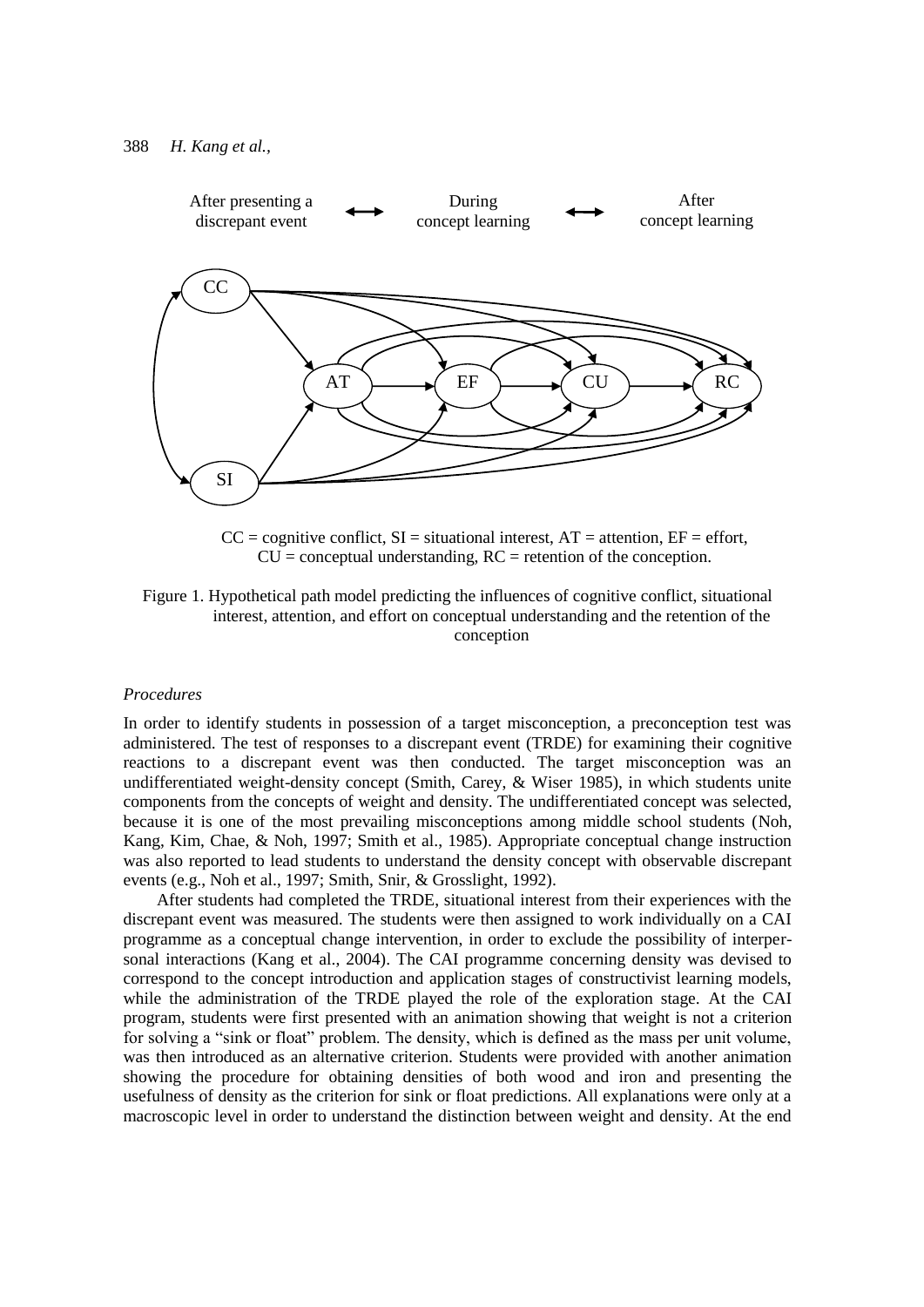of the CAI program, students were provided with some application problems and received feedback when necessary. At the CAI program, a virtual teacher provided students with all the contents and materials. However, the teachers who helped this study only managed the classrooms during their individual learning with the CAI programme. The administration of both the TRDE and the CAI corresponds to one class period of normal instruction in terms of the activities and content. Although it may be too short, most science textbooks under the seventh National Science Curriculum of Korea cover the basic aspects of the density concept in one class period. A previous study also reported that a conceptual change instruction of one class period was reasonably successful at least in learning the basic density concept (Noh et al., 1997).

Students' conception(s) and the degrees of attention and effort allocated during learning were measured one day after the instructional protocol. Finally, a delayed conception test was administered four weeks later.

From an original pool of 483, the subjects included in the analyses were 183 students (101 boys and 82 girls). First, 287 students were excluded because they did not possess the target misconception (as assessed by the preconception test). Another 10 students were eliminated because they gave a 'disagree' response with the initial explanation in the TRDE. Finally, three students were ineligible because they did not complete all the tests.

#### *Instruments*

#### *Preconception test*

A preconception test was administered to exclude students who did not possess the target misconception. In this test regarding a 'sink or float' problem (Kang et al., 2004), students were asked to answer a question and to explain reasons for their answers. The question was as follows: When two balls of the same size were dropped into the water, a small black ball weighing 100 g floated whereas a small gray ball weighing 500 g sank. Here is a 1,000 g large black ball made of same material as the small black ball. Does it sink or float when it is dropped into the water?

#### *Test of responses to a discrepant event*

The TRDE was used to examine students' cognitive responses to a discrepant event. The TRDE consists of three phases; initial explanation, discrepant event, and students' rating (Kang et al., 2004). In the initial explanation phase, students read a text passage in which a man, on the basis of the target misconception, predicts the result of the ‗sink or float' problem that was in the preconception test. Immediately after students had read it, they were asked to write whether they believed this initial explanation or not, for a check of initial belief. After that, students read another text passage concerning the result (i.e. a discrepant event) of an experiment that contradicted the initial explanation but was consistent with an accurate scientific one. Students evaluated both the initial explanation and the discrepant event in the rating phase. First, students rated the believability of the discrepant event on a scale of 1 (believe) to 3 (do not believe). Second, students rated the extent of consistency between the initial explanation and the discrepant event on a scale of 1 (consistent) to 3 (inconsistent). Finally, students reported whether their beliefs had changed after having experienced the discrepant event. Students were also asked to explain their reasons for each rating.

#### *Questionnaires of non-cognitive variables*

A few instruments to measure situational interest have been developed (e.g., Chen, Darst, & Pangrazi, 2001; Gungor, Eryilmaz, & Fakioglu, 2007; Nieswandt, 2007). However, these may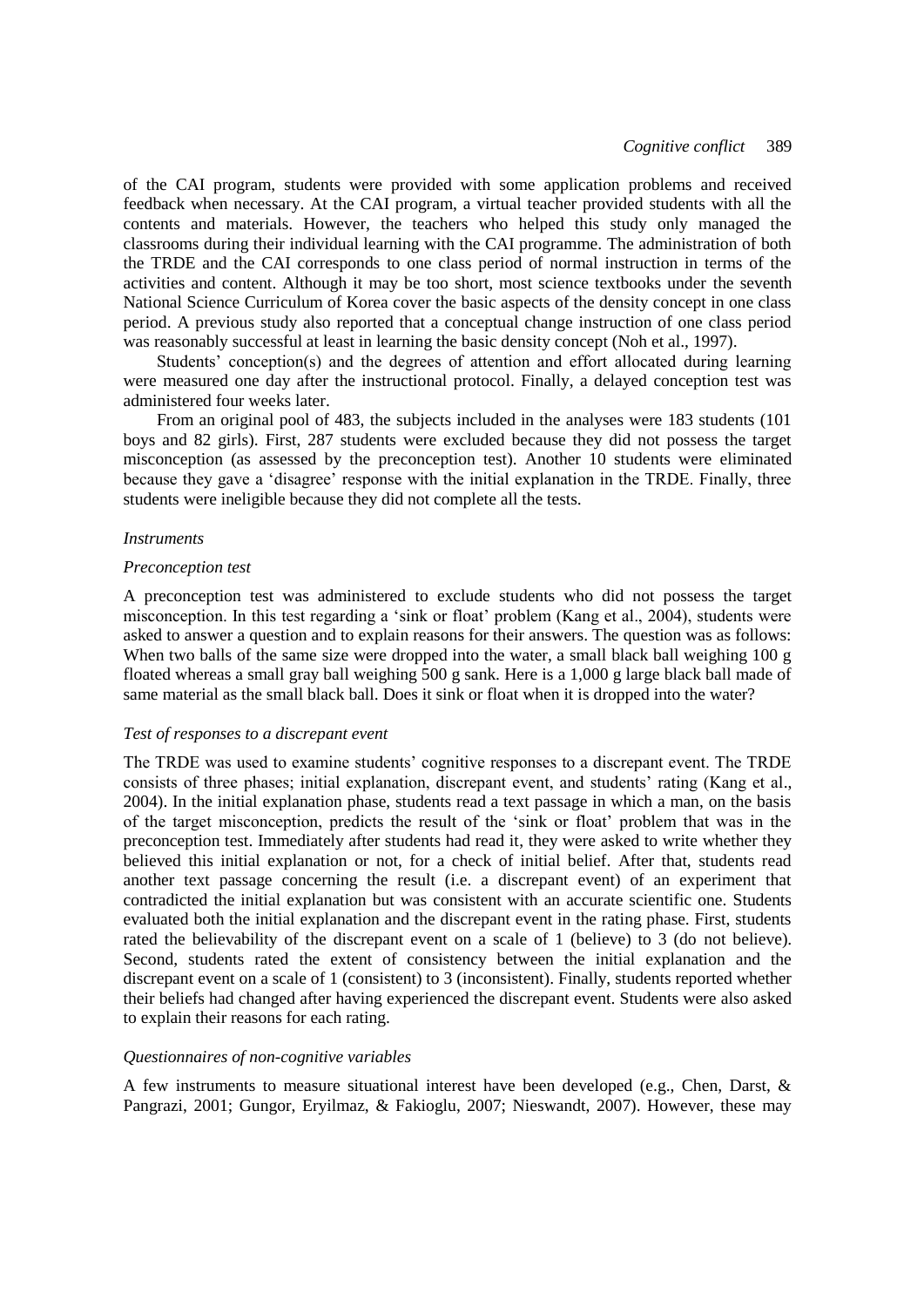not be suitable for this study to measure students' situational interest induced by a particular situation such as a discrepant event, because they tend to measure interest in a specific topic and/or subject for rather a long term period. Items deemed unsuitable were statements such as 'I actually look forward to going to [my] physics course this semester.' (Gungor et al., 2007), and ‗My chemistry class is the most important thing [to] me.' (Nieswandt, 2007). In addition, some questionnaires had low reliability and validity because they consisted of too few items (Chen et al., 2001; Gungor et al., 2007; Mason & Boscolo, 2004). In general, however, curiosity has been studied as a method to measure an interest in many situations including learning (Buckley, Hasen, & Ainley, 2004), and some researchers (e.g., Ainley et al., 2002; Litman & Jimerson, 2004) have indeed used the measurements of curiosity as a feeling of interest in learning. Therefore, we selected the Melbourne Curiosity Inventory (MCI; Naylor, 1981) as an assessment tool to measure interest. The MCI was validated through a factor analysis. It consists of two forms—the C-Trait form and the C-State form. The C-Trait refers to individual differences in the capacity to experience curiosity, while the C-State refers to individual differences in response to a particular curiosity arousing situation (i.e. a discrepant event in this study). Therefore, we used the C-State form of the MCI to measure students' situational interest stimulated by the discrepant event, which has twenty items written to conform to a five-point Likert scale. Naylor (1981) reported that the internal consistency reliability coefficients of the C-State form of the MCI ranged from 0.87 to 0.92. We slightly modified the wording of all items by adding the term 'experiment' or 'experimental results' to each of them. Two examples of the items are as follows: I feel interested in the experiment, and I feel puzzled by reading the results of the experiment. The internal consistency reliability coefficient was 0.93 for the scores obtained in this study.

In order to identify students' level of attention paid to a learning task (i.e. the CAI programme in this study), the attention subscale of the Instructional Materials Motivation Survey (IMMS; Keller, 1993) was used. The IMMS was originally designed to be a situational measure of students' motivational reactions to instructional materials in accordance with Keller's ARCS model of learning motivation (Keller, 1987a, b). It consists of four subscales; attention, relevance, confidence, and satisfaction. The attention subscale consisting of twelve items asked students to respond to the questions regarding how they allocate their attention to a learning task (i.e. the CAI programme in this study), ranging from 1 (strongly disagree) to 5 (strongly agree). In order to measure students' attention paid to learning with the CAI programme, we slightly modified the wording of all items by adding the term 'in learning with the CAI programme'. Keller (1993) reported the internal consistency reliability coefficient of the attention subscale to be 0.89. A Cronbach's coefficient of 0.90 was obtained in this study.

The level of effort that students invested in a learning task was measured by a questionnaire of effort, which was adapted from the state effort scale developed by Malpass (1994). It was reported that all six items on a five-point Likert scale were loaded on the same factor in a confirmatory factor analysis and the Cronbach's alpha reliability coefficients were over 0.76 (Malpass et al., 1999; Wang, 1997). Effort in this scale means the extent to which students work hard on a task, and the state effort scale asks students to respond to the questions regarding how they invest their effort in solving problems included in an exam or test. In order to measure students' effort invested in learning with the CAI programme, we modified the wording of all items by replacing the term 'exam' or 'test' with 'learning with the CAI programme'. The Cronbach's alpha reliability coefficient was obtained to be 0.87.

Three independent science educators fluent in English validated the translation of the items of the three questionnaires from English into Korean. Furthermore, we interviewed several students after pilot tests to verify whether students understood the meanings of items correctly. A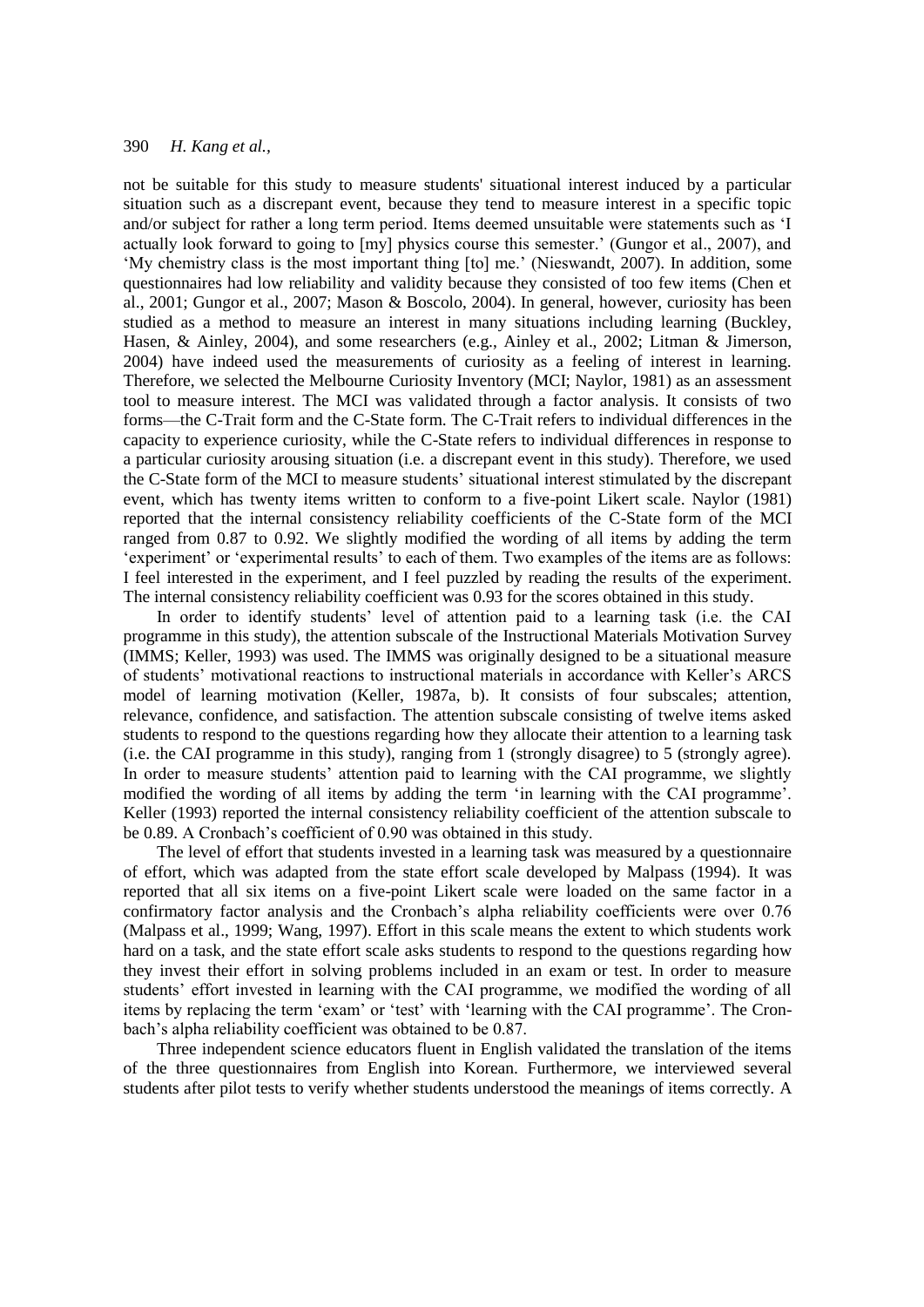few minor problems were detected in responses from students and the inappropriate wordings of items were revised with the help of middle school teachers.

#### *Conception test*

Students' conceptual change may not be always a radical process but a partial and/or stepwise one. Therefore, students' conceptual change in this study was examined by the conception test used in a previous study in which each item measures the degree of conceptual change on a threepoint scale (Kang et al., 2004). It consists of four items, each of which is written in a multiple choice format with an accompanying open-ended section to collect information about students' rationales for their choices. An example of the items is as follows: When a small candle was dropped into the water, it floated. Does a big and large candle sink or float if it were dropped into the water? (a picture of the situation) a. It floats. b. It sinks. c. It neither floats nor sinks. It stays in the middle of water. d. I don't know because the information is not enough. Explain your reason for the choice in detail.

Two raters independently scored a subset of randomly selected students' answers on a threepoint scale: no and irrelevant responses, 0; partial understanding, 1; and sound understanding, 2. Discrepancies between the raters were then discussed and resolved. After above 95% intercoder agreement was obtained, one rater scored all the answers and the other independently checked the scoring. Cronbach's internal consistency reliability coefficient for the conception and delayed conception tests in this study were 0.79 and 0.65, respectively.

## *Scoring of cognitive conflict*

Because students' cognitive conflict induced by a discrepant event can be at various levels, the degree of cognitive conflict in this study was scored on a four-point scale developed in a previous study (Kang et al., 2004) to quantify conflict from a cognitive perspective. First, students' responses in the TRDE were classified into seven types; rejection, reinterpretation, exclusion, uncertainty, peripheral belief change, belief decrease, and belief change. In classifying the students' written responses, three criteria were used: believability of a discrepant event, inconsistency between a discrepant event and students' existing conceptions, and belief change after experiencing a discrepant event. Belief change does not mean that students change their initial conceptions to scientific one(s), but that students feel dissatisfaction with their existing conceptions and completely give them up. A typical example of students' responses classified as belief change was that they gave up their initial answers because the results contradicting their existing conceptions were presented based on an experiment. Some even attempted weak restructuring to reach other wrong answers, which exhibited their willingness to change their initial conceptions in addition to giving up their initial conceptions. After 90% of the intercoder agreement was obtained, one rater classified all the responses again while the other rater independently checked the classification.

Cognitive conflict was operationalised as the degree of dissatisfaction that a student exhibits with one's existing conception after being presented with a discrepant event. Seven response types were collapsed into four levels, and the following rating scale was used in order to facilitate a manipulation of the data. Rejection, reinterpretation, and exclusion were rated as '0', to mean no provocation of change in students' beliefs in their existing conceptions. Responses classified as ‗uncertainty', corresponded to no confidence in the validity of a discrepant event as well as belief in an existing conception, were rated as '1'. Peripheral belief change and belief decrease, which indicate dissatisfaction with an existing conception at least to some extent, were rated as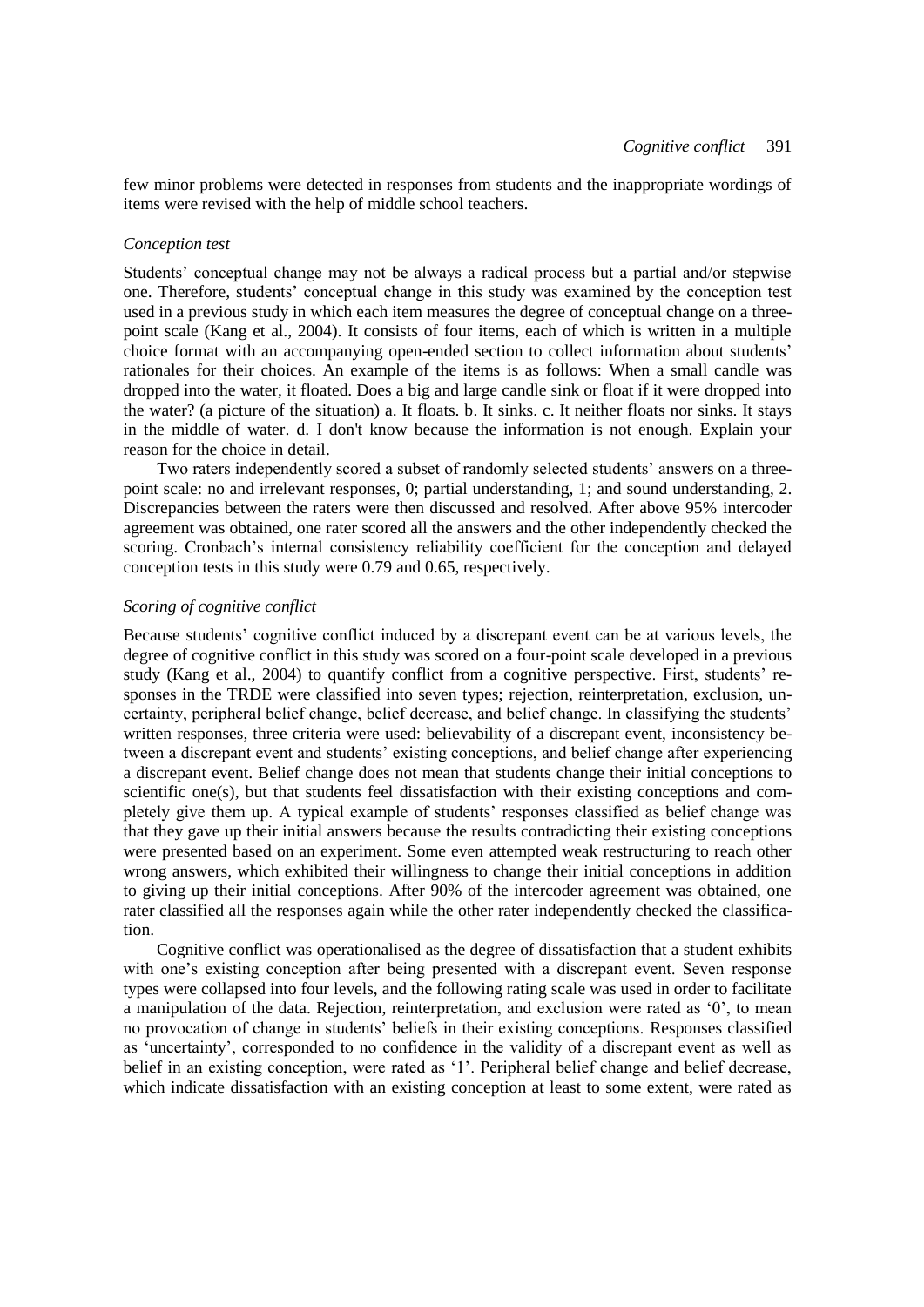‗2'. Belief change was rated as ‗3', because this means an entire dissatisfaction with the existing conception.

#### *Path Analysis*

By means of structural equation modeling (Kline, 2005) employing the AMOS 4.0 programme (Arbuckle & Wothke, 1999), we attempted to test a causal model (Figure 1). In this path analysis, we used maximum likelihood estimation after using bootstrapping to estimate robust standard errors and to evaluate different estimation methods (Efron, 1982). Cognitive conflict and situational interest were entered as exogenous variables predicting attention, effort, conceptual understanding, and the retention of the conception. Attention and effort, in turn, were used as predictors of conceptual understanding and the retention of the conception. All possible paths were included at first and then statistically non-significant ( $p > 0.05$ ) paths were eliminated from the model.

In evaluating the fit of the model, multiple indices of fit were used by following recommendations from other researchers (Hu & Bentler, 1999; Kline, 2005). In this study, the chi-square test was complemented by the use of the Goodness-of-Fit Index (GFI), the Adjusted Goodnessof-Fit Index (AGFI), the Normed Fit Index (NFI), the Comparative Fit Index (CFI), and the Root Mean Square Error of Approximation (RMSEA). The chi-square test assesses the magnitude of the discrepancy between sample covariance matrices and fitted covariance matrices. However, there are some problems in relying solely on the chi-square test as a fit statistic. It is not only sensitive to the degree of correlation but also affected by sample size. Fit indices, therefore, were conducted to confirm the authenticity of the chi-square test result.

Fit indices have been developed to verify and enhance confidence in the results obtained from chi-square tests. Fit indices can be classified into absolute and incremental fit indices (Hu & Bentler, 1999). Absolute fit indices assess how well a researcher's model reproduces the sample covariance matrices. Absolute fit indices used in this study are the GFI, the AGFI, and the RMSEA. In contrast, incremental fit indices assess the relative improvement in the fit of a researcher's model compared with a baseline model which assumes all the observed variables are uncorrelated. Incremental fit indices used are the NFI and the CFI. The indication of good fit from various indices increases the confidence in a model because each index evaluates the fit of a model using a slightly different method (Hu & Bentler, 1995, 1999). If the result of the chisquare test is not statistically significant, a model could be considered to have a good fit. It would also be an indication of a good fit that the values of the GFI, the AGFI, the NFI, and the CFI are higher than 0.90 which is the recommended critical value. The RMSEA value of about 0.05 or less could also be considered to indicate a good fit (Browne & Cudeck, 1993). The fits for the model of this study were as follows;  $\chi^2$  (12, n = 183) = 9.00, p = 0.342, GFI = 0.984, AGFI = 0.958, NFI = 0.979, CFI = 0.998, and RMSEA = 0.026. All indices indicated a good fit to the data.

## **Results**

Means and standard deviations for the scores of the tests and the questionnaires used in this study are summarised in Table 1. The maximum TRDE score is three. Mean score of the students who took the TRDE was 1.45 with a 1.29 standard deviation. In addition, mean score of the questionnaire of situational interest was 61.20 (a full mark, 100 points). Mean scores of the questionnaires of both attention and effort were about two-thirds of full marks. These results indicated that many Korean seventh graders participating in this study experienced some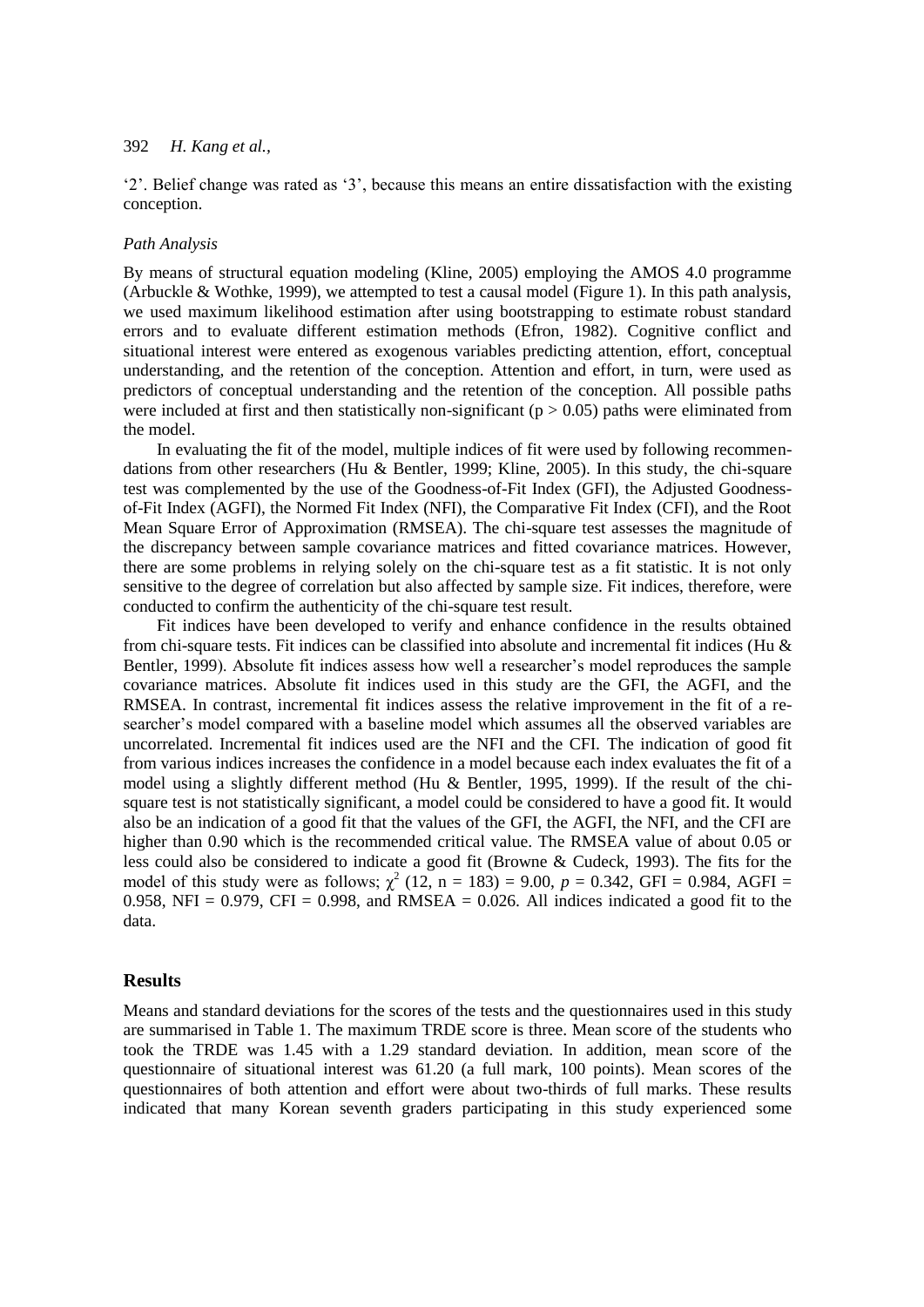| Instrument (maximum score possible)         | Mean  | SD    |
|---------------------------------------------|-------|-------|
| Test of responses to a discrepant event (3) | 1.45  | 1.29  |
| Questionnaire of situational interest (100) | 61.20 | 14.82 |
| Ouestionnaire of attention (60)             | 40.25 | 9.35  |
| Questionnaire of effort (30)                | 20.45 | 4.64  |
| Conception test (8)                         | 4.42  | 2.47  |
| Delayed conception test (8)                 | 4.28  | 2.27  |

Table 1. Means and standard deviations for the scores of the tests and the questionnaires

cognitive conflict and situational interest provoked from the use of the discrepant event, and allocated reasonable amounts of attention and effort to the concept learning through the CAI programme. Mean score (4.42) of the conception test was a little higher than that (4.28) of the delayed conception test, and both scores were above half of a full mark. The results indicated that some students understood and partly retained the conception of density.

Pearson correlation coefficients among the scores of the tests and the questionnaires are summarised in Table 2. The TRDE scores were significantly correlated with the questionnaire scores of attention and effort at the 0.01 level, whereas the questionnaire scores of situational interest were significantly correlated with the scores of the conception test and the delayed conception test as well as with the questionnaire scores of attention and effort  $(p < 0.01)$ . The questionnaire scores of attention and effort were significantly correlated with each other as well as with the scores of the conception and delayed conception tests  $(p < 0.01)$ . However, the

| Instrument                                        | TRDE                         | SI.        | AT         | EF           | Conception<br>test |
|---------------------------------------------------|------------------------------|------------|------------|--------------|--------------------|
| Test of responses to a discrepant event<br>(TRDE) | $\qquad \qquad \blacksquare$ |            |            |              |                    |
| Questionnaire of situational interest (SI)        | 0.124                        |            |            |              |                    |
| Questionnaire of attention (AT)                   | $0.218***$                   | $0.666$ ** |            |              |                    |
| Questionnaire of effort (EF)                      | $0.191***$                   | $0.539***$ | $0.734***$ |              |                    |
| Conception test                                   | 0.090                        | $0.306***$ | $0.416***$ | $0.408***$   |                    |
| Delayed conception test                           | 0.130                        | $0.304***$ | $0.408***$ | $0.356^{**}$ |                    |
| **<br>n < 0.01                                    |                              |            |            |              |                    |

Table 2. Correlation coefficients among the scores of the tests and the questionnaires

 $p < 0.01$ .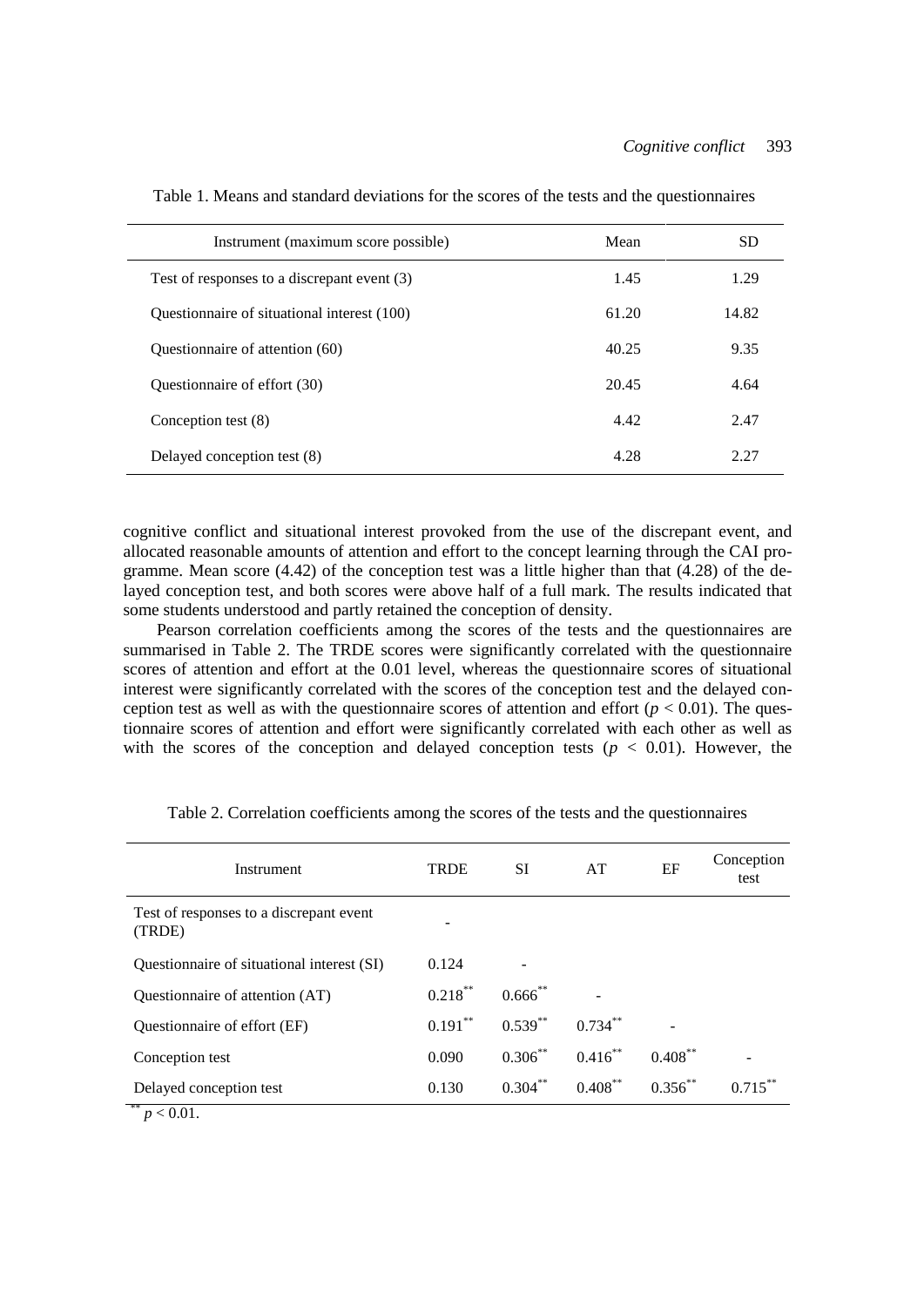correlation coefficient  $(r = 0.124)$  between the TRDE scores and the questionnaire scores of situational interest was not statistically significant.

In order to further investigate the predicted relationships among the variables used in this study, we attempted to test a causal model (Figure 1) by means of structural equation modeling (Kline, 2005) employing the AMOS 4.0 programme (Arbuckle & Wothke, 1999). The results of the path analysis are summarised in Table 3 and the resulting path model is shown in Figure 2. Parameter estimates in Figure 2 indicated that both cognitive conflict and situational interest did not directly influence conceptual understanding and the retention of conception. Attention and effort were found to mediate the relationship of cognitive conflict and situational interest with conceptual understanding. However, the path coefficient (β = 0.649) between situational interest and attention was noticeably larger than that ( $\beta$  = 0.136) between cognitive conflict and attention. Attention had positive path coefficients on effort and conceptual understanding ( $\beta = 0.733$  and  $\beta$ )  $= 0.252$ , respectively). Effort had a positive path coefficient ( $\beta = 0.228$ ) on conceptual understanding. Conceptual understanding was the only direct predictor of the retention of the conception ( $\beta$  = 0.717).

|             | Variable      |           | Standardised                 |                     |  |
|-------------|---------------|-----------|------------------------------|---------------------|--|
| Independent |               | Dependent | parameter                    | <b>Bootstrap SE</b> |  |
|             |               |           | Path coefficient             |                     |  |
| CC          |               | AT        | $0.136*$                     | 0.055               |  |
| SI          |               | AT        | $0.649**$                    | 0.042               |  |
| AT          |               | EF        | $0.733***$                   | 0.048               |  |
| EF          | $\rightarrow$ | <b>CU</b> | $0.228$ <sup>*</sup>         | 0.079               |  |
| AT          |               | CU        | $0.252***$                   | 0.092               |  |
| CU          |               | RC        | $0.717***$                   | 0.041               |  |
|             |               |           | Squared multiple correlation |                     |  |
| AT          |               |           | 0.467                        | 0.053               |  |
| EF          |               |           | $0.540*$                     | 0.069               |  |
| CU          |               |           | $0.207*$                     | 0.060               |  |
| RC          |               |           | $0.516*$                     | 0.059               |  |

Table 3. Results of the path analysis

 $p < 0.05$ ,  $\binom{**}{p} < 0.01$ 

 $CC =$  cognitive conflict,  $SI =$  situational interest,  $AT =$  attention,  $EF =$  effort,  $CU =$  conceptual understanding,  $RC =$  retention of the conception.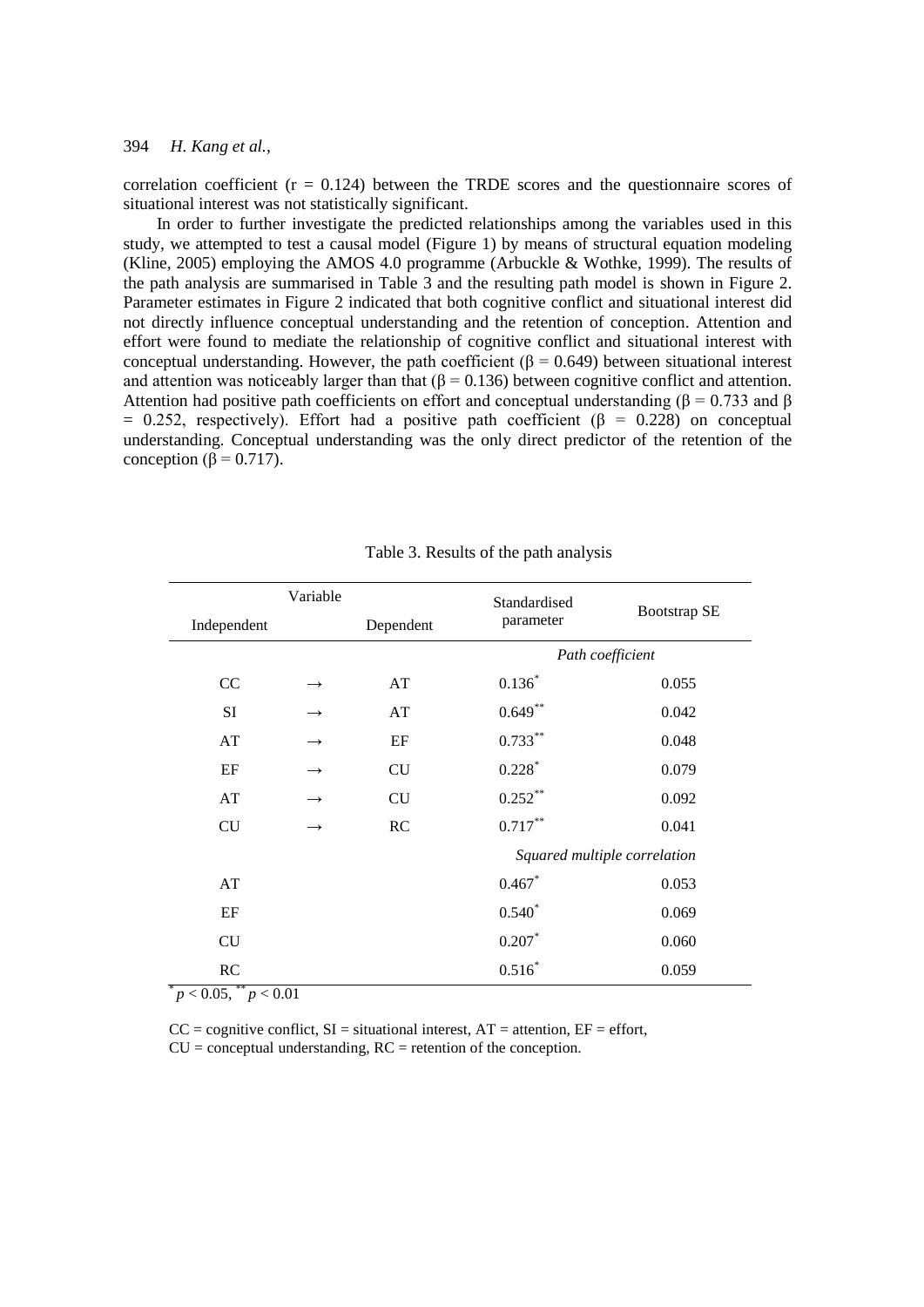

 $p < 0.05$ ,  $p < 0.01$ .

Figure 2. Resulting path model for the influences of cognitive conflict, situational interest, attention, and effort on conceptual understanding and the retention of the conception

## **Discussion**

Although cognitive conflict has been hypothesised as a precondition for conceptual change by many science educators and cognitive developmental psychologists, the application of cognitive conflict, provoked from the use of discrepant events, does not work to the extent it is expected (Chan et al., 1997). There are still many questions about the effect of a discrepant event and the role of cognitive conflict (Baddock & Bucat, 2008). One reason for these doubts might stem from the limitation that ‗classical' conceptual change approaches have mainly focused on cognitive factors while ignoring non-cognitive factors such as affective and motivational ones (Duit & Treagust, 2003; Sinatra, 2005). Therefore, it is important to consider the roles of non-cognitive factors inhibited in some cognitive processes and/or mediated during conceptual change (Pintrich, 1999). Although many potential constructs have been discussed in the literature, the mechanism for conceptual change is not yet understood. Moreover, most studies discussing the affective and motivational factors that may influence conceptual change are descriptive. In this study, we quantitatively investigated the roles of cognitive conflict and situational interest by testing a causal model that examines the relationship among outcome performance on a test of conceptual change, cognitive conflict, situational interest, attention, and effort.

In the present study, mean scores (4.42 and 4.28) of the conception test and the delayed conception test were a little above half of a full mark (8 points). About 18% and 13% of the students gained full marks respectively. These results indicated that some students understood and partly retained the conception of density. The ranges of both scores were 0-8, and the standard deviations were relatively high (2.47 and 2.27) to indicate wide spread scores. Mean scores near half of a full mark with relatively high standard deviations obtained in this study are suitable for quantitative analyses, although the learning task may be somewhat difficult for some students. Comparing students' performance on each item of the conception test, the students performed better on the item (mean 1.33) asking them to compare the densities in a "sink or float" situation than those (means 1.02 and 1.21) asking them to predict whether some given materials sink or float. The item (mean .86) in which the students performed most poorly was when they were asked to compare the densities of the two parts of a broken material. These performances may be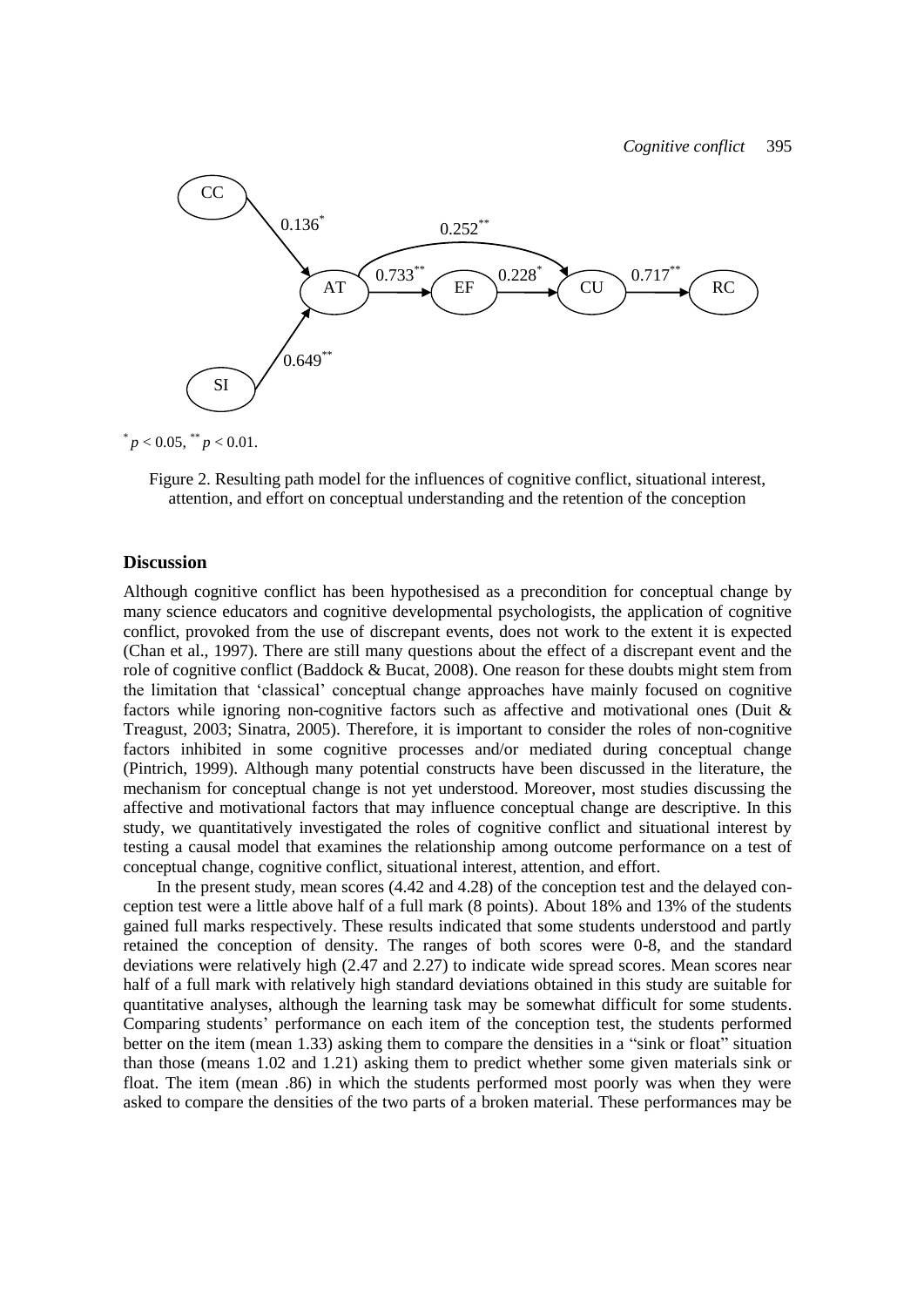interpreted to be due to the degree of the novelty of the problems. That is, the students performed better in less novel problem compared with the content of the CAI programme.

The correlation coefficients of the TRDE scores with the scores of the conception test and delayed conception test ( $r = 0.090$  and  $r = 0.130$ , respectively) indicating the degree of conceptual change were found to be weak and statistically non-significant (Table 2). In a previous study (Kang et al., 2005), a weak correlation ( $r = 0.237$ ) between the TRDE scores and the conception test scores was also obtained, and cognitive conflict was not a statistically significant predictor of conceptual understanding. The results of the path analysis in this study indicated that cognitive conflict induced by a discrepant event had only an indirect effect on conceptual change (Figure 2). The path coefficient ( $\beta$  = 0.136) between cognitive conflict and attention was small but significant. These results indicated that the students who had experienced more cognitive conflict tended to be more attentive during concept learning, which in turn led them to exert more effort in concept learning and to achieve better conceptual understanding.

This experimental design in a short time of intervention without interpersonal interactions may permit only limited scope for conceptual change to take place as do most studies on cognitive conflict. When compared with those of situational interest, however, these results are consistent with the viewpoints that cognitive conflict does not necessarily result in conceptual change (Baddock & Bucat, 2008; Dekkers & Thijs, 1998; Elizabeth & Galloway, 1996; Kang et al., 2005; Sinatra & Pintrich, 2003; Vosniadou, 1999), and that cognitive conflict would be just one of the important factors to be considered in conceptual change rather than a necessary prerequisite for it (Duit & Treagust, 2003; Limón, 2001; Sinatra, 2005). Cognitive conflict may activate particular kinds of cognitive activities such as knowledge building that leads to conceptual change (Chan et al., 1997). However, many students tended to patch-up local inconsistencies in a superficial way without reaching conceptual change in situations of cognitive conflict (Vosniadou, 1999). Therefore, productive cognitive processes from cognitive conflict may be most applicable to secondary students who are able to integrate their conceptions with new information. But even for those students, the dissatisfaction with one's own existing conception (operationalised as cognitive conflict in this study) would be a motivator likely to influence conceptual change (Posner et al., 1982; Sinatra, 2005).

The results of this study indicated that situational interest stimulated by a discrepant event also played an important role in conceptual change. The questionnaire scores of situational interest were correlated with the scores of the conception and delayed conception tests as well as the questionnaire scores of attention and effort (Table 2). However, situational interest was found to have only an indirect effect on conceptual change as did cognitive conflict (Figure 2). These results are consistent with the viewpoint that the interest stimulated by a learning task influences students' selective attention, effort, willingness to persist at the learning task, and achievement (Ainley, 2006; Hidi, 2001; Schraw & Lehman, 2001). It is noteworthy, however, that the path coefficient ( $\beta$  = 0.649) between situational interest and attention was much larger than that ( $\beta$  = 0.136) between cognitive conflict and attention. That is, the influence of situational interest on attention, which also indirectly influences conceptual change in our path model, was much bigger than those of cognitive conflict (although both cognitive conflict and situational interest influenced attention). This might be regarded as partial evidence for supporting an argument in which affective and motivational factors could be more crucial than cognitive ones in determining whether or not discrepant events would produce conceptual change (Duit & Treagust, 2003; Limón, 2001; Niaz, 2006; Sinatra, 2005; Sinatra & Pintrich, 2003). It is too impetuous, however, to conclude that situational interest is more important than cognitive conflict, because their relative contributions to conceptual change are likely to be influenced by various factors such as students' characteristics, domain specificity, and social context (Ainley et al., 2002; Chen &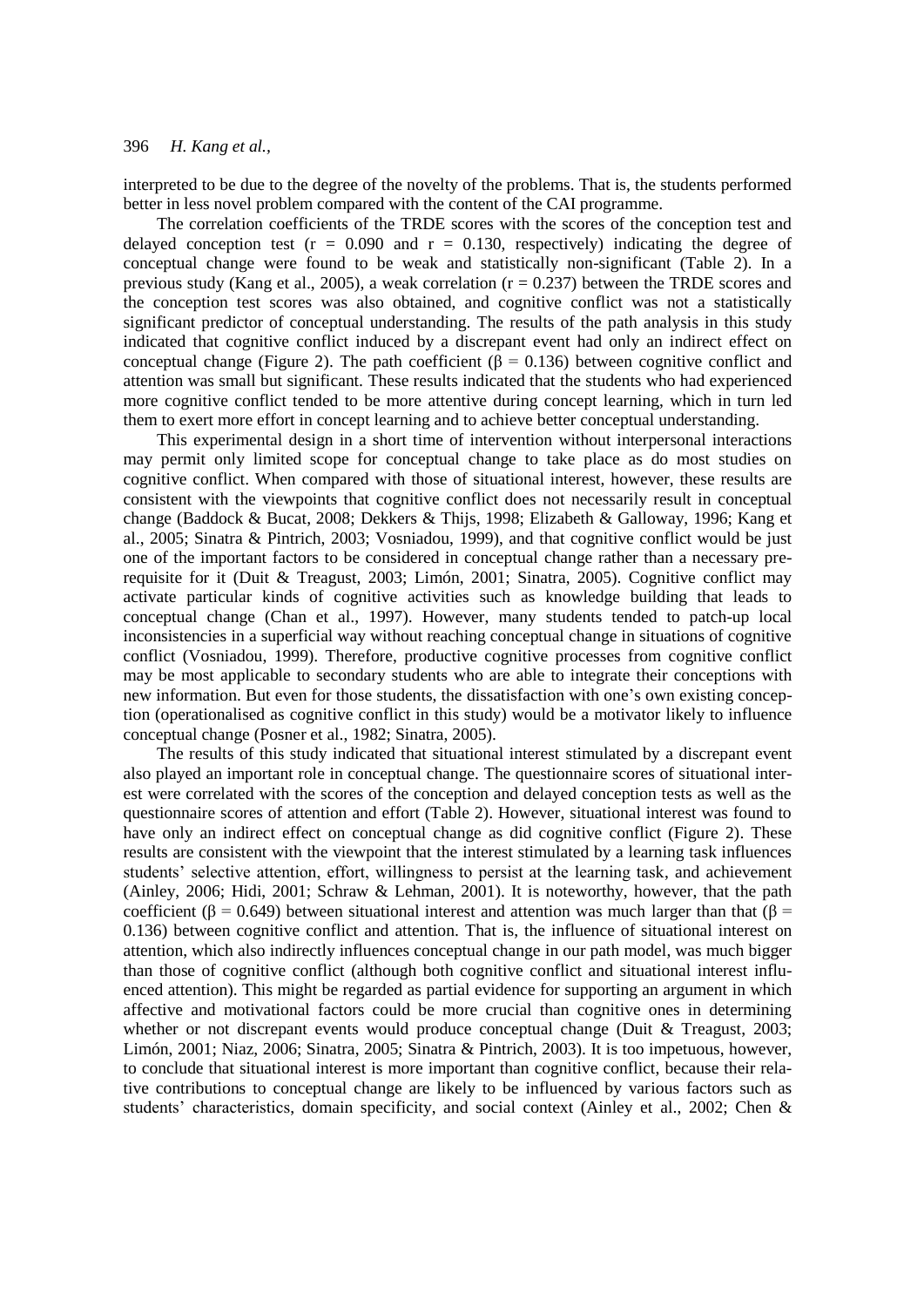Darst, 2002; Duit & Treagust, 2003; Kang et al., 2005; Limón, 2001; Sacco & Bucciarelli, 2008; Sinatra & Pintrich, 2003; Zohar & Aharon-Kravetsky, 2005; Zusho & Pintrich, 2003). For example, Chen and Darst (2002) found that students in lower grades, in comparison with higher grade students, tended to show more situational interest after having experienced the tasks in physical education classes, although the tendency seemed rather limited. Thus, our findings may be caused by the characteristics of the students sampled in this study. However, the large difference between the path coefficients may still suggest the importance of situational interest at least for the lower secondary school students to learn density through a cognitive conflict strategy.

In the study performed by Andre and Windschitl (2003), individual interest in a subject matter, directly as well as indirectly through prior experience, influenced conceptual change in their understanding of circuits. On the other hand, situational interest stimulated by a discrepant event in this study only indirectly through attention influenced conceptual change. Since individual interest is conceptualised as a relatively stable and enduring disposition, they explained their results by stating that 'students should engage in deeper processes of anomalous data when they have a higher degree of interest in the subject matter than when they do not.' (p. 182) based on the models of Chinn and Brewer (1993) and Dole and Sinatra (1998). Situational interest is considered to be more important in attracting students' attention, while individual interest to be more important in holding it (Schiefele, 1992; Schraw et al., 2001). This different nature of situational and individual interests may cause their influences on conceptual change to be different. However, it was suggested that situational and individual interests are not dichotomous phenomena but rather are likely to interact and affect each others' development (Hidi, 2001; Hidi & Harackiewicz, 2000). Therefore, a further study is needed to clarify the effect of both constructs on conceptual change by considering the interaction between the two.

As described earlier, students' attention and effort allocated to the learning task mediated the effects of cognitive conflict and situational interest on conceptual understanding (Figure 2). Both of the direct and indirect effects of attention on students' conceptual change were significant. The total effect of attention was 0.419, and the direct effect of effort was found to be 0.228. These results concerning the roles of students' attention and effort are consistent with those of many previous studies (e.g., Ainley et al., 2002; Singh et al., 2002). For example, Ainley et al. (2002) reported that topic interest influenced text learning through the mediation of affective response and persistence. It has been well-documented that the more students expended attention or effort in learning, the more successful learning outcomes were obtained in various subject domains including mathematics, science, and statistics (Awang-Hashim et al., 2002; Hidi & Harackiewicz, 2000; Huang & O'Neil, 1997; Malpass et al., 1999; Schraw & Lehman, 2001; Wang, 1997). The effect of effort on conceptual change has been widely described (e.g., Chinn & Brewer, 1993; Dole & Sinatra, 1998; Linnenbrink & Pintrich, 2003). Recently, Kim and Kwon (2004) reported that only the students, among the Korean college students with high levels of cognitive conflict, who attributed success outcomes to effort and described in the interviews that they actually used a self-regulated learning strategy changed their conceptions in learning the mechanics. Meanwhile, the direct effect of attention on conceptual change was significant in this study. This indicated that attention enhanced the process of conceptual change after controlling for effort. This may suggest that a longer duration of more intensive knowledge-processing promotes volitional acts such as checking students' existing conceptions, knowing what needs to be changed, and comparing their conceptions against new information (Chan et al., 1997; Limón, 2003).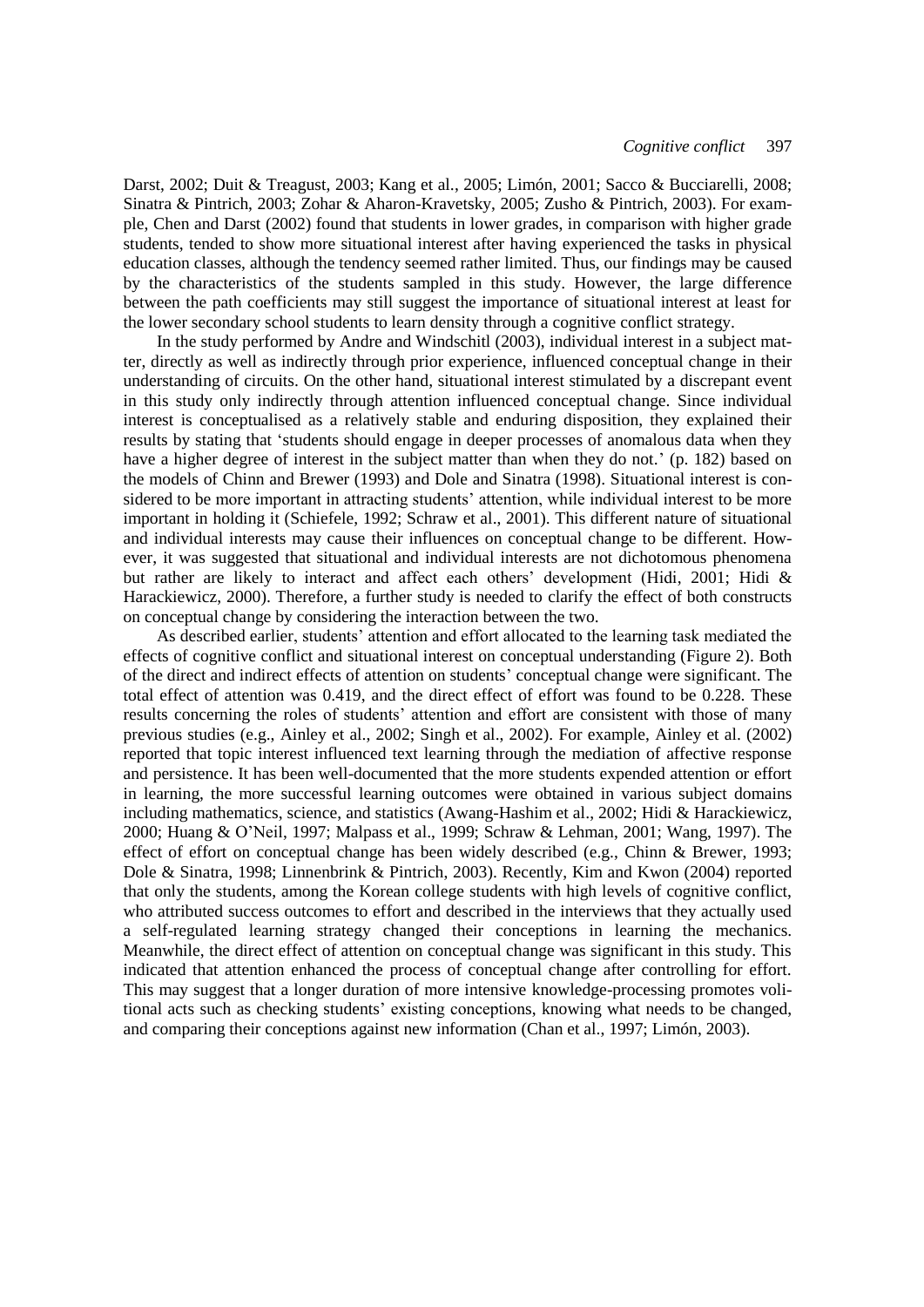## **Implications for Teaching**

Although the relative contributions of cognitive conflict and situational interest to provoke conceptual change may be influenced by some factors such as students' characteristics, the results in this study suggested that situational interest plays a more crucial role than cognitive conflict at least for younger secondary school students, who seem to be more sensitive to situational interest. This finding of the important role of situational interest in conceptual change induced by discrepant event may not be new. However, this study provides some empirical evidences for generalisation. Therefore, we can support more convincingly that science teachers working with younger secondary school students need to pay close attention to the roles of affective and motivational aspects of discrepant events used in conceptual change instruction. When planning and conducting instruction using discrepant events, for example, teachers need to consider not only students' misconceptions but also the sources of situational interest such as novelty and challenge (Chen et al., 2001). That is, the discrepant events should have some information unknown and/or be at a moderate level of difficulty so that students arouse curiosity and continue to engage in activity (Palmer, 2005).

In addition, using a discrepant event does not guarantee students' abandoning previous beliefs and accepting an alternative conception, but facilitates only the early stage of conceptual change, that is, inducing cognitive conflict and situational interest. The influences of cognitive conflict and situational interest on conceptual understanding were also mediated through attention and effort. Therefore, teachers need to encourage students to stimulate their motivation rather than simply to provide students with incompatible experiences. It has been recently suggested that motivating, promoting, and guiding students' intentions could play an important role in leading them to conceptual change (Sinatra, 2005; Sinatra & Pintrich, 2003). In order to successfully promote conceptual change, therefore, teachers should attempt to create and maintain those instructional environments, which foster students' intention such as attention to learning tasks and efforts allocated to learning during conceptual change.

## **Limitations and Further Research**

There are a number of limitations to this study. Due to the purpose of conducting a path analysis with situational interest and cognitive conflict during learning, the design permits only a short period of intervention. This study also requires a large number of students whose intervention is tightly controlled. Therefore, interpersonal interactions among students and teacher were excluded by using a CAI programme. On the other hand, an experienced constructivist teacher may spend more time on this topic despite the natural restrictions of the National Curriculum, and encourage additional students-to-students interactions. The teacher may also endeavour to raise interest in the details of phenomena by considering students' responses. Therefore, the intervention used in this quantitative study does not provide desirable learning conditions for the students to change their existing conceptions, and the results should be interpreted by considering the limitations.

It has been reported that East Asian students tend to attribute achievement outcomes to more effort-based learning and to less innate abilities-based or interest-based learning than those of western countries (Dahlin & Watkins, 2000; Dandy & Nettelbeck, 2000; Evans et al., 2002). Therefore, the mechanism for conceptual change proposed in this study might be modified in other cultural contexts. Moreover, it has been argued that the conceptual change process would be influenced by domain specificity such as the difference in content domain, students' characteristics, and the nature of a learning task (Pintrich & Sinatra, 2003). It was also reported that situ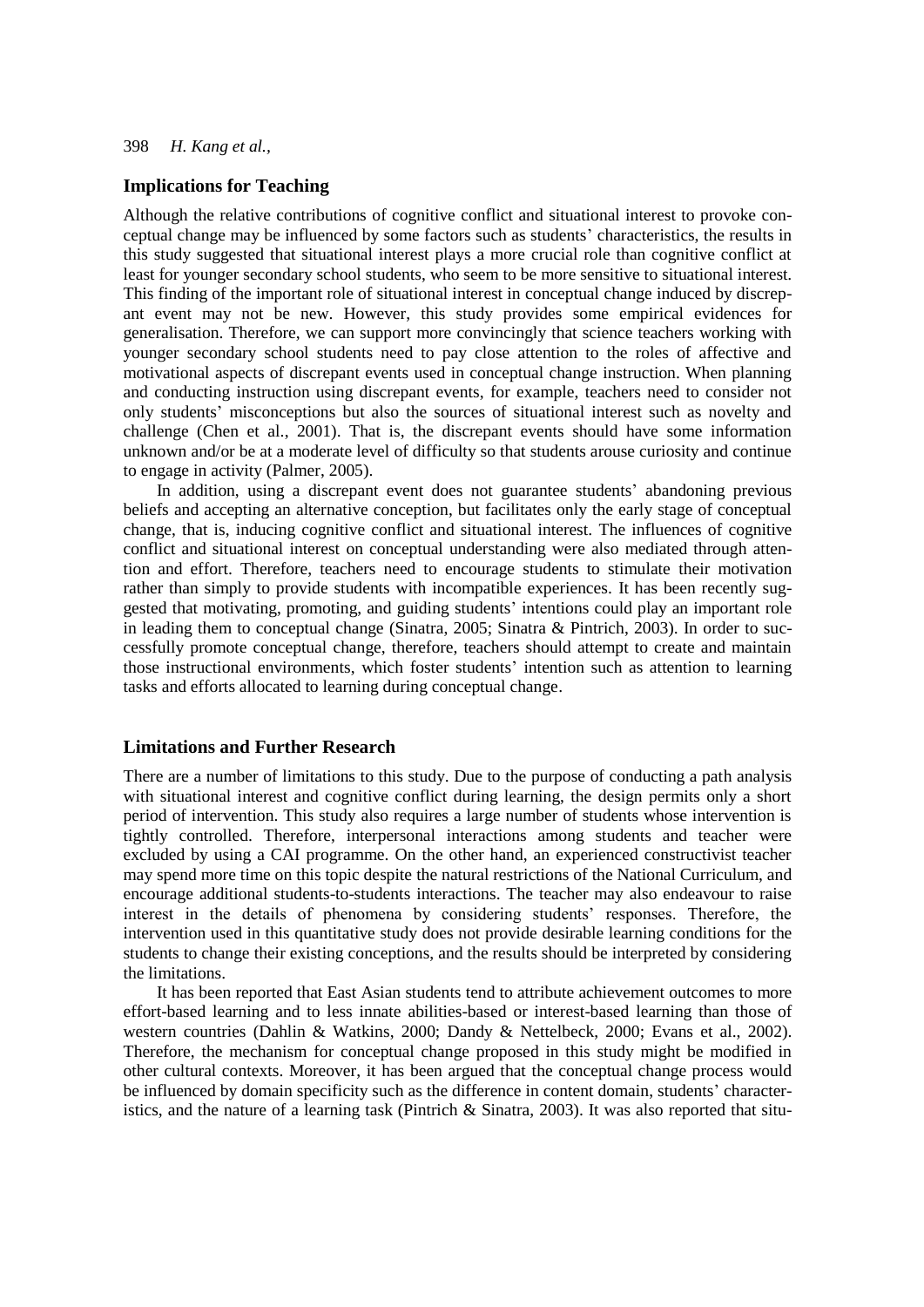ational interest was found to vary across different learning tasks (Ainley et al., 2002; Chen et al., 2001). These research results imply that conceptual change processes are likely to be learning task-specific. In order to obtain more in-depth insights of conceptual change process, therefore, replication studies should be conducted with other ethnic groups of students and/or other learning tasks of various science topics.

We investigated the effects of only a few non-cognitive variables which were presumed to play an important role in conceptual change. First, this study only focused on situational interest among various affective and motivational components which might be stimulated by discrepant events. It has been reported that students exhibit emotional reactions such as anger, anxiety or discomfort, and tension when they are confronted by discrepant events (Hynd, 2003; Lee et al., 2003; Limón, 2003; Zimmerman & Blom, 1983). Therefore, the effects of the other psychological responses induced by discrepant events should be further investigated. Second, we focused on the roles of situational interest, attention, and effort during conceptual change. Previous studies (Duit & Treagust, 2003; Sinatra, 2005; Sinatra & Pintrich, 2003; Zohar & Aharon-Kravetsky, 2005) have reported, however, that other variables especially concerning students' individual characteristics such self-efficacy, epistemological beliefs, goal orientation, individual interest, and prior knowledge should also be related to students' conceptual change. Therefore, further studies concerning the roles of these constructs in conceptual change are needed in order to obtain more comprehensive understanding of conceptual change process.

The results of this study implied that, in comparison to cognitive conflict, situational interest is the more important factor induced by discrepant events. It should be investigated, therefore, how to promote students' situational interest effectively when science teachers and educators use discrepant events in conceptual change instruction. It has been suggested that the sources of interest should be considered in order to effectively arouse students' interest (e.g., Bergin, 1999; Hidi, 2001; Hidi & Harackiewicz, 2000; Mitchell, 1993; Schraw et al., 1995; Schraw et al., 2001; Schraw & Lehman, 2001; Wade, Buxton, & Kelly, 1999). Berlyne (1971) suggested novelty, expectation, complexity, conflict, ambiguity, and instability as the important sources of interest. Recently, Chen et al. (2001) suggested novelty, challenge, attention demand, exploration intention of a learning task, and instant enjoyment of learning as the sources of interest. Practical guidelines for selecting and presenting discrepant events in conceptual change instruction need to be developed based on the understanding of the adequate sources of interest provocation in the context of conceptual change using discrepant events.

#### **Acknowledgements**

This work was financially supported by a grant (R01-2006-000-10675-0) from the Korea Science and Engineering Foundation.

#### **References**

- Ainley, M. (2006). Connecting with learning: Motivation, affect and cognition in interest processes. *Educational Psychology Review, 18*(4), 391-405.
- Ainley, M., Hidi, S., & Berndorff, D. (2002). Interest, learning and the psychological processes that mediate their relationship. *Journal of Educational Psychology*, *94*(3), 545-561.
- Anderson, R. C. (1982). Allocation of attention during reading. In A. Flammer, & W. Kintsch (Eds.), *Discourse processing* (pp. 292-305). New York, NY: North-Holland.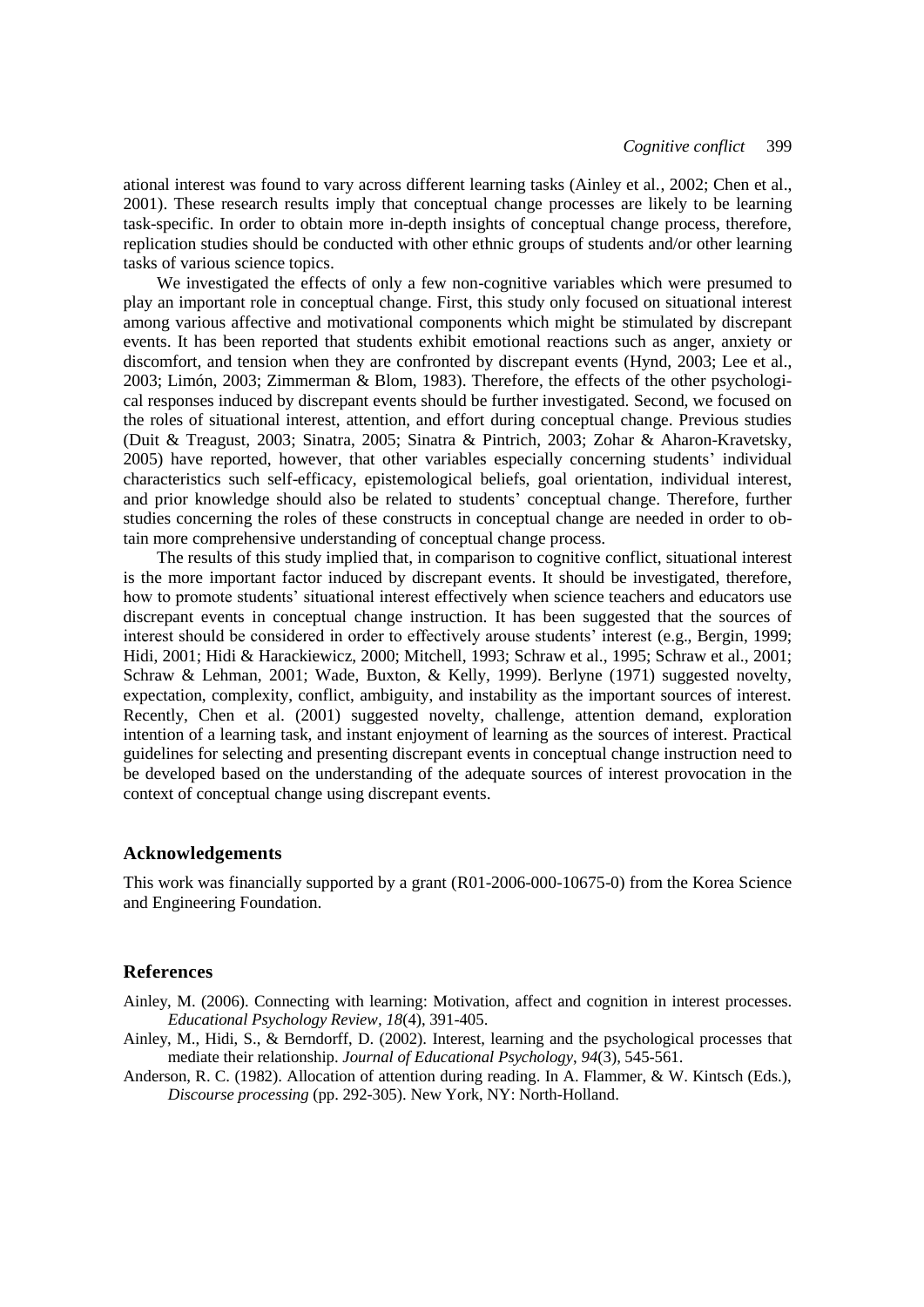- 400 *H. Kang et al.,*
- Andre, T., & Windschitl, M. (2003). Interest, epistemological belief, and intentional conceptual change. In G. M. Sinatra, & P. R. Pintrich (Eds.), *Intentional conceptual change* (pp. 173-197). Mahwah, NJ: Erlbaum.
- Arbuckle, J. L., & Wothke, W. (1999). *Amos 4.0 user's guide.* Chicago, IL: SPSS.
- Awang-Hashim, R., O'Neil, H. F., Jr., & Hocevar, D. (2002). Ethnicity, effort, self-efficacy, worry, and statistics achievement in Malaysia: A construct validation of the state-trait motivation model. *Educational Assessment, 8*(4), 341-364.
- Baddock, M., & Bucat, R. (2008). Effectiveness of a classroom chemistry demonstration using the cognitive conflict strategy. *International Journal of Science Education*, *30*(8), 1115-1128.
- Bergin, D. A. (1995). Effects of a mastery versus competitive motivation situation on learning. *Journal of Experimental Education*, *63*(4), 303–314.
- Bergin, D. A. (1999). Influences on classroom interest. *Educational Psychologist*, *34*(2), 87-98.
- Berlyne, D. E. (1971). *Aesthetics and psychology*. New York, NY: Meredith Corporation.
- Bloom, B. S. (1976). *Human characteristics and school learning.* New York, NY: McGraw-Hill.
- Browne, M. W., & Cudeck, R. (1993). Alternative ways of assessing model fit. In K. A. Bollen, & J. S. Long (Eds.), *Testing structural equation models* (pp. 136-162). Newbury Park, CA: Sage.
- Buckley, S., Hasen, G., & Ainley, M. (2004). *Affective engagement: A person-centred approach to understanding the structure of subjective learning experiences.* Paper presented at the Australian Association for Research in Education, Melbourne, Australia.
- Carroll, J. B. (1985). The model of school learning: Progress of an idea. In C. W. Fisher, & D. C. Berliner (Eds.), *Perspectives on instructional time* (pp. 29-58). New York, NY: Longman.
- Chan, C., Burtis, J., & Bereiter, C. (1997). Knowledge building as a mediator of conflict in conceptual change. *Cognition and Instruction*, *15*(1), 1-40.
- Chen, A., & Darst, P. W. (2002). Individual and situational interest: The role of gender and skill. *Contemporary Educational Psychology*, *27*(2), 250-269.
- Chen, A., Darst, P. W., & Pangrazi, R. P. (2001). An examination of situational interest and its sources. *British Journal of Educational Psychology*, *71*(3), 383-400.
- Chen, C., & Stevenson, H. W. (1995). Motivation and mathematics achievement: A comparative study of Asian-American, Caucasian-American, and East Asian high school students. *Child Development*, *66*(4), 1215-1234.
- Chinn, C. A., & Brewer, W. F. (1993). The role of anomalous data in knowledge acquisition: A theoretical framework and implications for science instruction. *Review of Educational Research*, *63*(1), 1-49.
- Chinn, C. A., & Brewer, W. F. (1998). An empirical test of a taxonomy of responses to anomalous data in science. *Journal of Research in Science Teaching*, *35*(6), 623-654.
- Dahlin, B., & Watkins, D. (2000). The role of repetition in the processes of memorising and understanding: A comparison of the views of German and Chinese secondary school students in Hong Kong. *British Journal of Educational Psychology*, *70*(1), 65-84.
- Dandy, J., & Nettelbeck, T. (2000). The model student? An investigation of Chinese Australian students' academic achievement, studying, and causal attributions for academic success and failure. *Australian Psychologist*, *35*(3), 208-215.
- Dekkers, P. M., & Thijs, G. D. (1998). Making productive use of students' initial conceptions in developing the concept of force. *Science Education*, *82*(1), 31-51.
- Dole, J. A., & Sinatra, G. M. (1998). Reconceptualizing change in the cognitive construction of knowledge. *Educational Psychologist, 33*(2/3), 109-128.
- Duit, R., & Treagust, D. F. (2003). Conceptual change: A powerful framework for improving science teaching and learning. *International Journal of Science Education*, *25*(6), 671-688.
- Efron, B. (1982). *The jackknife, the bootstrap, and other resampling plans* (SIAM Monograph #38). Philadelphia, PA: Society for Industrial and Applied Mathematics.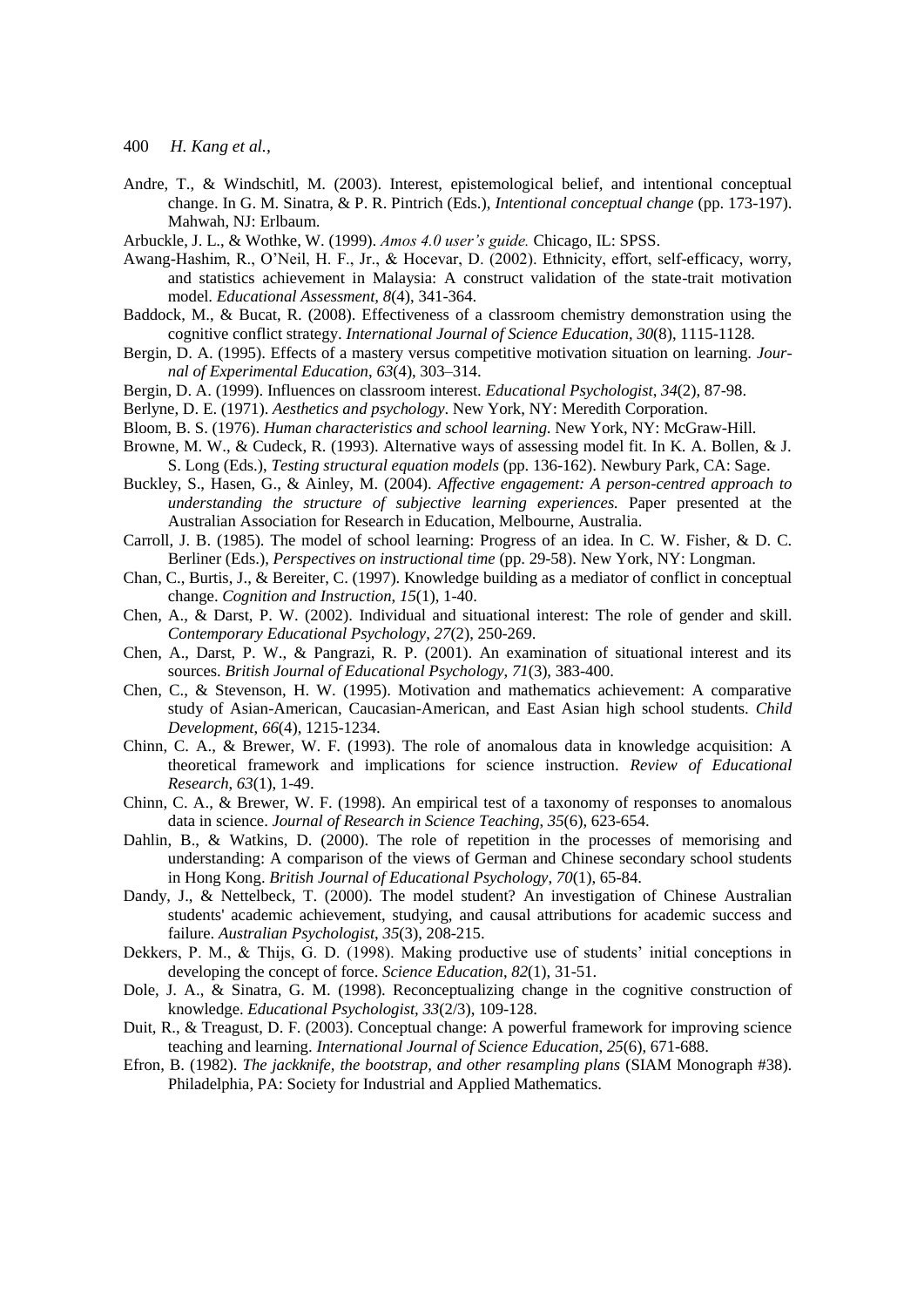- Elizabeth, L. L., & Galloway, D. (1996). Conceptual links between cognitive acceleration through science education and motivational style: A critique of Adey and Shayer. *International Journal of Science Education*, *18*(1), 35-49.
- Evans, E. M., Schweingruber, H., & Stevenson, H. W. (2002). Gender differences in interest and knowledge acquisition: The United States, Taiwan, and Japan. *Sex Roles*, *47*(3-4), 153-167.
- Fisher, C. W. (1996). Academic learning time. In E. De Corte, & F. E. Weinert (Eds.), *International encyclopedia of developmental and instructional psychology* (pp. 675-694). Oxford, UK: Elsevier.
- Frick, R. W. (1992). Interestingness. *British Journal of Psychology*, *83*(1), 113-128.
- Gungor, A. A., Eryilmaz, A., & Fakioglu, T. (2007). The relationship of freshmen's physics achievement and their related affective characteristics. *Journal of Research in Science Teaching*, *44*(8), 1036-1056.
- Guzzetti, B. J., Snyder, T. E., Glass, G. V., & Gamas, W. S. (1993). Promoting conceptual change in science: A comparative meta-analysis of instructional interventions from reading education and science education. *Reading Research Quarterly*, *28*(2), 116-159.
- Hennessey, M. G. (2003). Metacognitive aspects of students' reflective discourse: Implications for intentional conceptual change teaching and learning. In G. M. Sinatra, & P. R. Pintrich (Eds.), *Intentional conceptual change* (pp. 103-132). Mahwah, NJ: Erlbaum.
- Hess, R. D., & Azuma, H. (1991). Cultural support for schooling: Contrasts between Japan and the United States*. Educational Researcher*, *20*(9), 2-8.
- Hidi, S. (1995). A reexamination of the role of attention in learning from text. *Educational Psychology Review*, *7*(4), 323-350.
- Hidi, S. (2000). An interest researcher's perspective: The effects of extrinsic and intrinsic factors on motivation. In C. Sansone, & J. M. Harackiewicz (Eds.), *Intrinsic and extrinsic motivation: The search for optimal motivation and performance* (pp. 309-339). San Diego, CA: Academic Press.
- Hidi, S. (2001). Interest, reading, and learning: Theoretical and practical considerations. *Educational Psychology Review*, *13*(3), 191-209.
- Hidi, S., & Anderson, V. (1992). Situational interest and its impact on reading and expository writing. In K. A. Renninger, S. Hidi, & A. Krapp (Eds.), *The role of interest in learning and development* (pp. 215–238). Hillsdale, NJ: Erlbaum.
- Hidi, S., & Harackiewicz, J. M. (2000). Motivating the academically unmotivated: A critical issue for the 21st century. *Review of Educational Research*, *70*(2), 151-179.
- Hu, L. T., & Bentler, P. M. (1995). Evaluating model fit. In R. Hoyle (Ed.), *Structural equation modeling: Concepts, issues, and applications* (pp. 76-99). Thousand Oaks, CA: Sage.
- Hu, L. T., & Bentler, P. M. (1999). Cutoff criteria for fit indexes in covariance structure analysis: Conventional criteria versus new alternatives. *Structural Equation Modeling: A Multidisciplinary Journal*, *6*(1), 1-55.
- Huang, D., & O'Neil, H. F., Jr. (1997). *The role of parental expectation, effort, and self-efficacy in the achievement of high and low track high school students in Taiwan*. Paper presented at the Annual Meeting of the American Educational Research Association, Chicago, IL. (ERIC Documentation Reproduction Service No. ED 415242)
- Hynd, C. (2003). Conceptual change in response to persuasive messages. In G. M. Sinatra, & P. R. Pintrich (Eds.), *Intentional conceptual change* (pp. 291-315). Mahwah, NJ: Erlbaum.
- Hynd, C., Holschuh, J., & Nist, S. (2000). Learning complex, scientific information: Motivation theory and its relation to student perceptions. *Reading & Writing Quarterly*, *16*(1), 23-57.
- Kang, S., Scharmann, L. C., & Noh, T. (2004). Reexamining the role of cognitive conflict in science concept learning. *Research in Science Education, 34*(1), 71-96.
- Kang, S., Scharmann, L. C., Noh, T., & Koh, H. (2005). The influence of students' cognitive and motivational variables in respect of cognitive conflict and conceptual change. *International Journal of Science Education*, *27*(9), 1037-1058.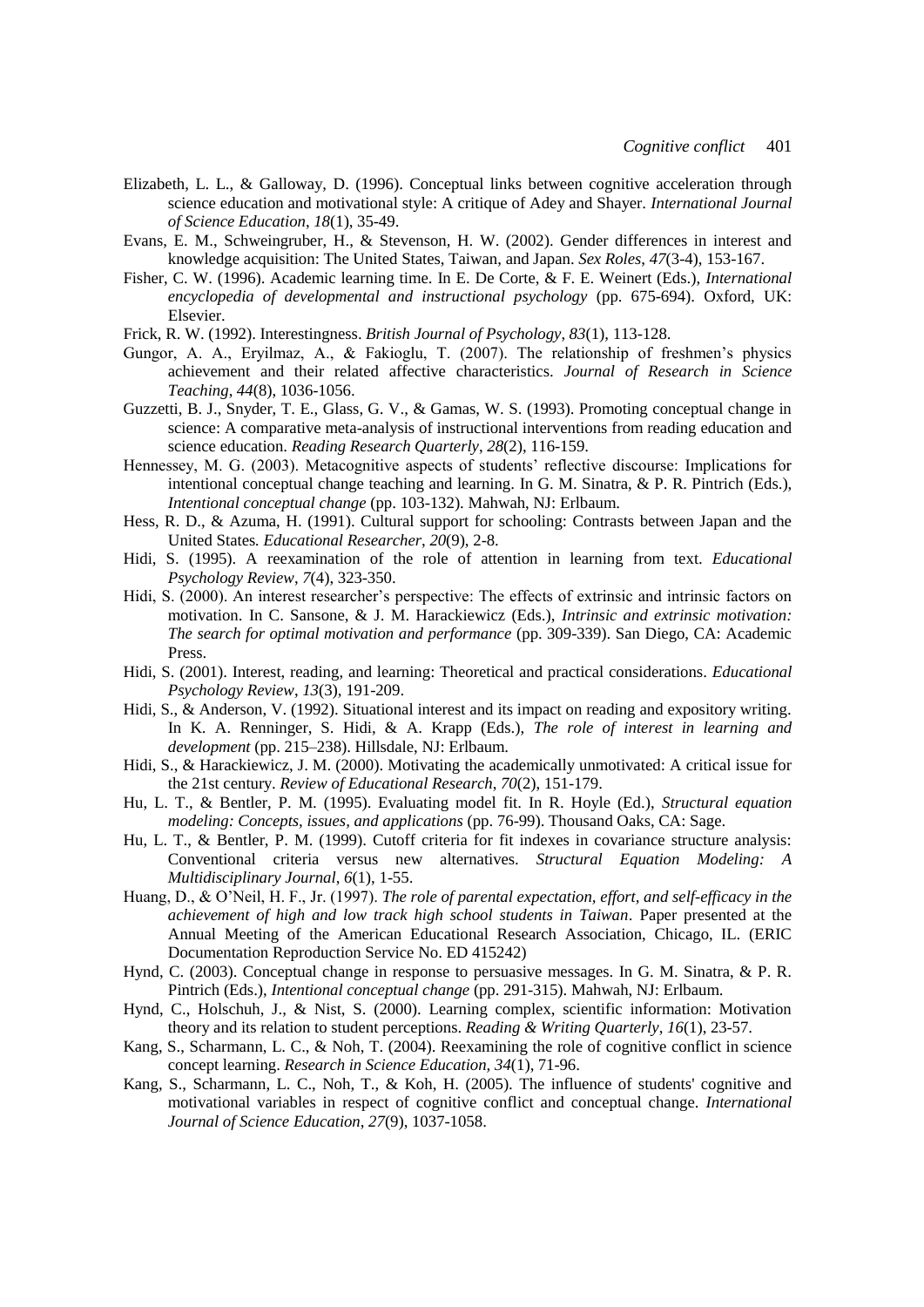- Kang, S., Shin, S., & Noh, T. (2002). Relationships among students' self-regulation strategy, cognitive conflict, and conceptual change in learning density. *Journal of the Korean Chemical Society*, *46*(1), 83-89 (written in Korean).
- Keller, J. M. (1979). Motivation and instructional design: A theoretical perspective. *Journal of Instructional Development*, *2*(4), 26-34.
- Keller, J. M. (1987a). Strategies for stimulating the motivation to learn. *Performance & Instruction, 26*(8), 1-7.
- Keller, J. M. (1987b). Development and use of the ARCS model of motivation design. *Journal of Instructional Development*, *10*(3), 2-10.
- Keller, J. M. (1993). *IMMS: Instructional materials motivation survey*. Florida State University.
- Kim, Y., & Kwon, J. (2004). Cognitive conflict and causal attributions to successful conceptual change in physics learning. *Journal of the Korean Association for Research in Science Education*, *24*(4), 687-708.
- Kline, [R. B. \(](http://openlibrary.org/a/OL402309A/Rex-B.-Kline)2005). *Principles and practice of structural equation modeling.* New York, NY: The Guilford Press.
- Krapp, A. (1999). Interest, motivation and learning: An educational-psychological perspective. *European Journal of Psychology of Education*, *14*(1), 23-40.
- Lee, G. (2000). *The effects of cognitive conflict, learning motivation, and learning strategy on high school students' conceptual changes in physics*. Unpublished doctoral dissertation, Korea National University of Education, Chungbuk, Korea (written in Korean).
- Lee, G., Kwon, J., Park, S.-S., Kim, J.-W., Kwon, H.-G., & Park, H.-K. (2003). Development of an instrument for measuring cognitive conflict in secondary-level science classes. *Journal of Research in Science Teaching*, *40*(6), 585-603.
- Limón, M. (2001). On the cognitive conflict as an instructional strategy for conceptual change: A critical appraisal. *Learning and Instruction*, *11*(4-5), 357-380.
- Limón, M. (2003). The role of domain-specific knowledge in intentional conceptual change. In G. M. Sinatra, & P. R. Pintrich (Eds.), *Intentional conceptual change* (pp. 133-170). Mahwah, NJ: Erlbaum.
- Lin, J.-Y. (2007). Responses to anomalous data obtained from repeatable experiments in the laboratory. *Journal of Research in Science Teaching*, *44*(3), 506-528.
- Linnenbrink, E. A., & Pintrich, P. R. (2003). Achievement goals and intentional conceptual change. In G. M. Sinatra, & P. R. Pintrich (Eds.), *Intentional conceptual change* (pp. 347-374). Mahwah, NJ: Erlbaum.
- Litman, J. A., & Jimerson, T. L. (2004). The measurement of curiosity as a feeling of deprivation. *Journal of Personality Assessment*, *82*(2), 147-157.
- Malpass, J. R. (1994). *A structural model of self-efficacy, goal orientation, worry, self-regulated learning, and high-stakes mathematics achievement*. Unpublished doctoral dissertation, University of Southern California, Los Angeles.
- Malpass, J. R., O'Neil, H. F., Jr., & Hocevar, D. (1999). Self-regulation, goal orientation, selfefficacy, worry, and high-stakes math achievement for mathematically gifted high school students. *Roeper Review*, *21*(4), 281-288.
- Mason, L. (2001). Responses to anomalous data on controversial topics and theory change. *Learning and Instruction*, *11*(6), 453-483.
- Mason, L., & Boscolo, P. (2004). Role of epistemological understanding and interest in interpreting a controversy and in topic-specific belief change. *Contemporary Educational Psychology*, *29*(2), 103-128.
- Mitchell, M. (1993). Situational interest: Its multifaceted structure in the secondary school mathematics classroom. *Journal of Educational Psychology*, *85*(3), 424-436.
- Naylor, F. D. (1981). A state-trait curiosity inventory. *Australian Psychologist*, *16*(2), 172-183.
- Niaz, M. (2006). Facilitating chemistry teachers' understanding of alternative interpretations of conceptual change. *Interchange, 37*(1-2), 129-150.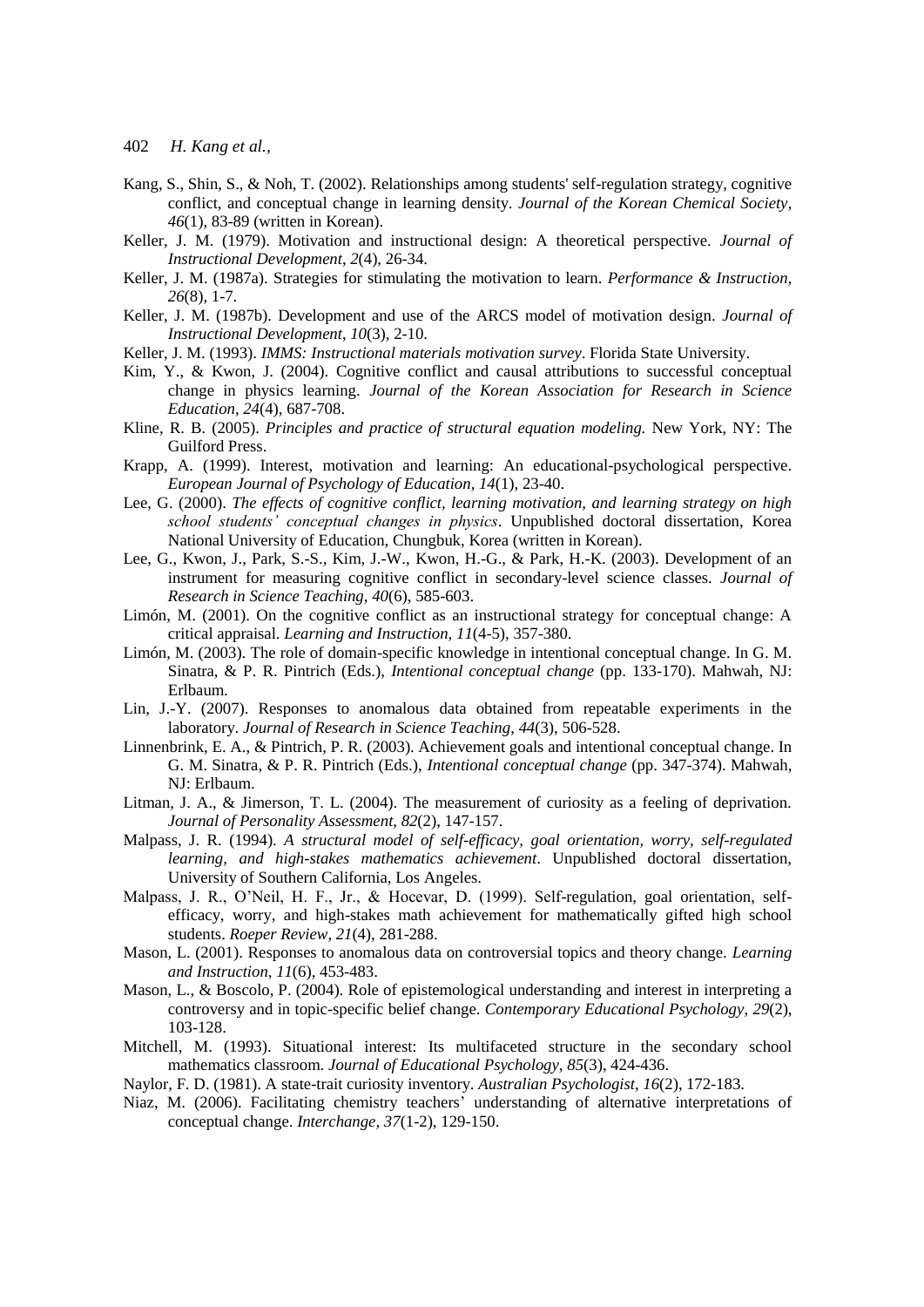- Nieswandt, M. (2007). Student affect and conceptual understanding in learning chemistry. *Journal of Research in Science Teaching*, *44*(7), 908-937.
- Noh, T., Kang, S., Kim, H., Chae, W., & Noh, S. (1997). Development and application of a conceptual change model for effective laboratory teaching. *Journal of the Korean Association for Research in Science Education*, *17*, 179-189 (written in Korean).
- Palmer D. (2005). A motivational view of constructivist-informed teaching. *International Journal of Science Education*, *27*(15), 1853-1881.
- Pintrich, P. R. (1999). Motivational beliefs as resources for and constraints on conceptual change. In W. Schnotz, S. Vosniadou, & M. Carretero (Eds.), *New perspectives on conceptual change* (pp. 33-50). Oxford, UK: Elsevier Science Ltd.
- Pintrich, P. R., Marx, R. W., & Boyle, R. A. (1993). Beyond cold conceptual change: The role of motivational beliefs and classroom contextual factors in the process of conceptual change. *Review of Educational Research*, *63*(2), 167-199.
- Pintrich, P. R., & Sinatra, G. M. (2003). Future directions for theory and research on intentional conceptual change. In G. M. Sinatra, & P. R. Pintrich (Eds.), *Intentional conceptual change* (pp. 429-441). Mahwah, NJ: Erlbaum.
- Posner, G. J., Strike, K. A., Hewson, P. W., & Gertzog, W. A. (1982). Accommodation of a scientific conception: Toward a theory of conceptual change. *Science Education, 66*(2), 211–227.
- Sacco, K., & Bucciarelli, M. (2008). The role of cognitive and socio-cognitive conflict in learning to reason. *Mind and Society*, *7*, 1-19.
- Salomon, G. (1983). The differential investment of mental effort in learning from different sources. *Educational Psychologist*, *18*(1), 42-50.
- Schiefele, U. (1992). Topic interest and levels of text comprehension. In K. A. Renninger, S. Hidi, & A. Krapp (Eds.), *The role of interest in learning and development* (pp. 151-182). Hillsdale, NJ: Erlbaum.
- Schraw, G. (1997). Situational interest in literary text. *Contemporary Educational Psychology*, *22*(4), 436-456.
- Schraw, G. (1998). Processing and recall differences among seductive details. *Journal of Educational Psychology*, *90*(1), 3-12.
- Schraw, G., Bruning, R., & Svoboda, C. (1995). Sources of situational interest. *Journal of Reading Behavior*, *27*(1), 1-17.
- Schraw, G., Flowerday, T., & Lehman, S. (2001). Increasing situational interest in the classroom. *Educational Psychology Review*, *13*(3), 211-224.
- Schraw, G., & Lehman, S. (2001). Situational interest: A review of the literature and directions for future research. *Educational Psychology Review*, *13*(1), 23-52.
- Shepardson, D. P., & Moje, E. B. (1999). The role of anomalous data in restructuring fourth graders' frameworks for understanding electric circuits. *International Journal of Science Education*, *21*(1), 77-94.
- Singh, K., Granville, M., & Dika, S. (2002). Mathematics and science achievement: Effects of motivation, interest, and academic engagement. *Journal of Educational Research, 95*(6), 323- 332.
- Sinatra, G. (2005). The "warming trend" in conceptual change research: The legacy of Paul R. Pintrich. *Educational Psychologist*, *40*(2), 107–115.
- Sinatra, G. M., & Pintrich, P. R. (2003). *Intentional conceptual change*. Mahwah, NJ: Erlbaum.
- Smith, C., Carey, S., & Wiser, M. (1985). On differentiation: A case study of the development of the concepts of size, weight, and density. *Cognition*, *21*(3), 177-237.
- Smith, C., Snir, J., & Grosslight, L. (1992). Using conceptual models to facilitate conceptual change: The case of weight-density differentiation. *Cognition and Instruction*, *9*(3), 221-283.
- Strike, K. A., & Posner, G. J. (1992). A revisionist theory of conceptual change. In R. A. Duschl, & R. J. Hamilton (Eds.), *Philosophy of science, cognitive psychology, and educational theory and practice* (pp. 147-176). Albany, NY: State University of New York Press.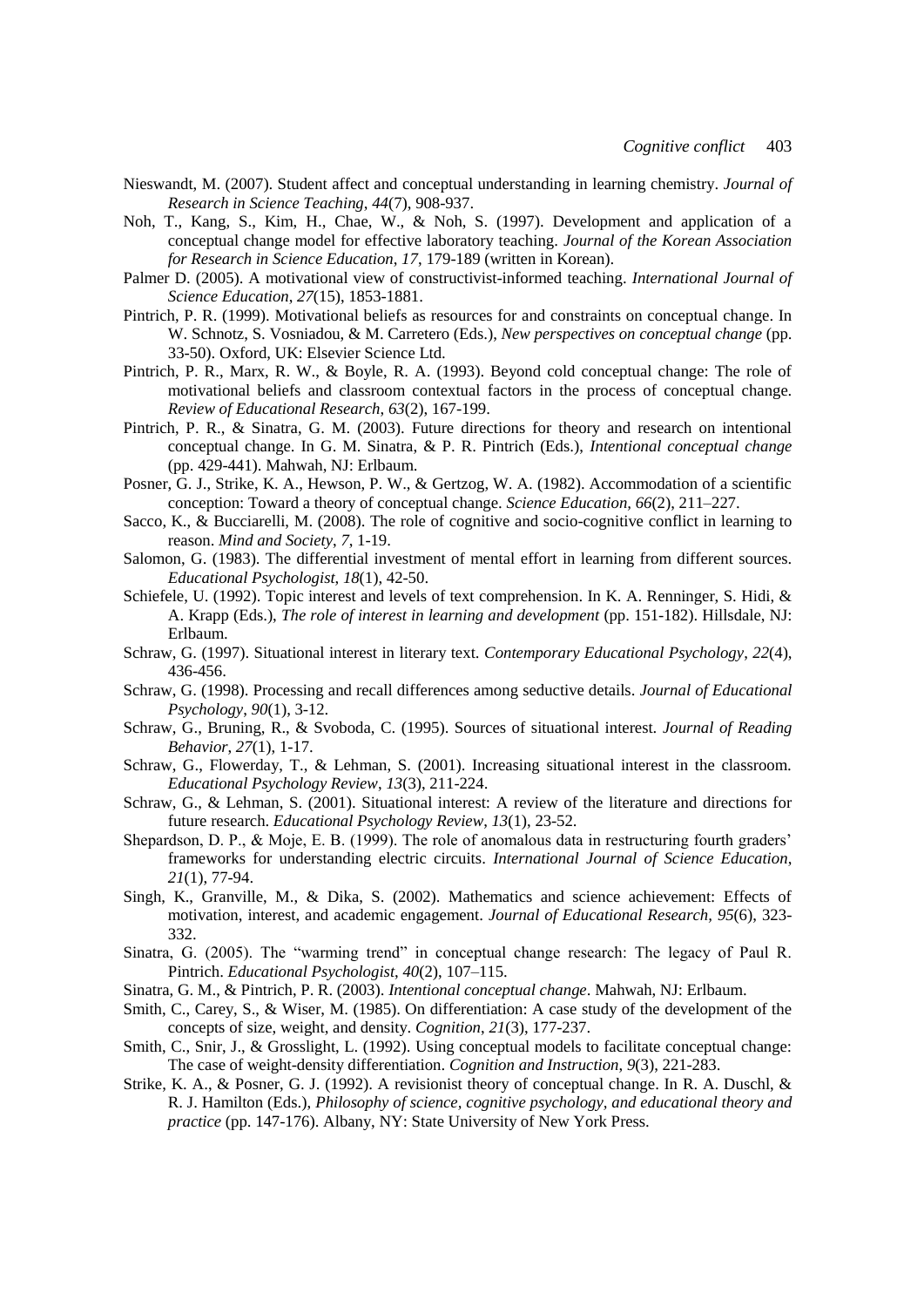- Tirosh, D., Stavy, R., & Cohen, S. (1998). Cognitive conflict and intuitive rules. *International Journal of Science Education*, *20*(10), 1257-1269.
- Tsai, C.-C. (2000). Enhancing science instruction: The use of ‗conflict maps'. *International Journal of Science Education*, *22*(3), 285- 302.
- Vosniadou, S. (1999). Conceptual change research: State of the art and future directions. In W. Schnotz, S. Vosniadou, & M. Carretero (Eds.), *New perspectives on conceptual change* (pp. 3- 13). Oxford, UK: Elsevier Science Ltd.
- Wade, S. E., Buxton, W. M., & Kelly, M. (1999). Using think-alouds to examine reader-text interest. *Reading Research Quarterly*, *34*(2), 194-216.
- Wang, S.-L. (1997). *The role of perceived beliefs in effort, self-efficacy, and task value on high school students' effort and math achievement in Taiwan*. Unpublished doctoral dissertation, University of Southern California, Los Angeles.
- Weiner, B. (1980). The role of affect in rational (attributional) approaches to human motivation. *Educational Researcher, 9*(7), 4-11.
- Yarlas, A. S., & Gelman, R. (1998). *Learning as a predictor of situational interest*. Paper presented at the Annual Meeting of the American Educational Research Association, San Diego, California. (ERIC Documentation Reproduction Service No. ED 437405)
- Zimmerman, B. J., & Blom, D. E. (1983). Toward an empirical test of the role of cognitive conflict in learning. *Developmental Review*, *3*(1), 18–38.
- Zohar, A., & Aharon-Kravetsky, S. (2005). Exploring the effects of cognitive conflict and direct teaching for students of different academic levels. *Journal of Research in Science Teaching, 42*(7), 829-855.
- Zusho, A., & Pintrich, P. R. (2003). Skill and will: The role of motivation and cognition in the learning of college chemistry. *International Journal of Science Education*, *25*(9), 1081-1094.

#### **Authors**

Hunsik Kang is an Assistant Professor of Chuncheon National University of Education, Korea. His main research interests are factors influencing pre-service and in-service science teacher professional development. Email: kanghs@cnue.ac.kr

Lawrence C. Scharmann is Assistant Dean and Director of the School of Teacher Education at Florida State University, USA. His main research interests are nature of science, nature of theories, and understanding of instructional approaches to teaching evolutionary theory.

Sukjin Kang is an Associate Professor of Department of Science Education at Jeonju National University of Education, Korea. His main research interests are factors influencing science concept learning and processes of conceptual change, cooperative learning, and nature of science. Email: kangsj@jnue.kr

Taehee Noh is a Professor of Department of Chemistry Education at Seoul National University, Korea. His main interests are conceptual change, learning with analogies, and web-based instruction. **Correspondence:** Department of Chemistry Education, Seoul National University, Seoul, 151-748, Korea. Email: nohth@snu.ac.kr